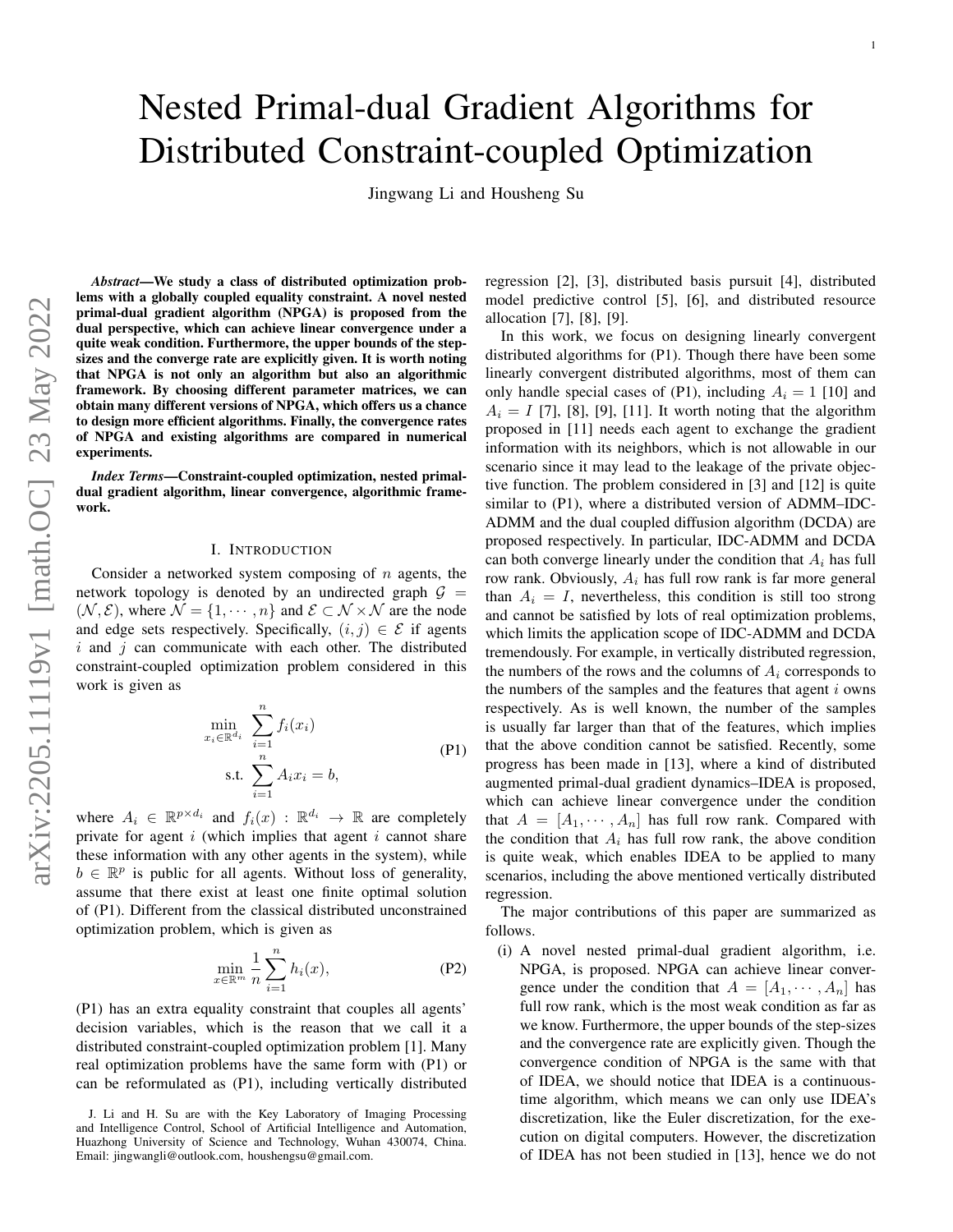know the bounds of the discretization step-sizes and the convergence rate. In addition, NPGA shows a far faster convergence rate than IDEA in numerical experiments.

(ii) NPGA is not only an algorithm, but also an algorithmic framework. By choosing different parameter matrices, we can obtain many different versions of NPGA, one of whom is DCDA that mentioned above. In particular, the convergence rates of different versions of NPGA usually have significant differences in numerical experiments. Therefore, NPGA can offer us a chance to design more efficient distributed algorithms for [\(P1\)](#page-0-0).

*Notations:*  $\mathbf{1}_n$  and  $\mathbf{0}_n$  denote the vectors of n ones and zeros respectively.  $I_n$  and  $\mathbf{0}_{m \times n}$  denote the identity matrix with dimension n and the zero matrix with dimension  $m \times n$ respectively. Notice that we would not indicate the dimensions of the vectors of  $n$  ones and zeros, the identity matrix, and the zero matrix, if they could be inferred from the context. Given a positive semi-definite matrix  $B \in \mathbb{R}^{n \times n}$ ,  $||x||_B^2 = x^{\top}Bx$ . For  $A \in \mathbb{R}^{n \times n}$  and  $B \in \mathbb{R}^{n \times n}$ ,  $A \succ B$  ( $A \succeq B$ ) denotes that  $A - B$  is positive definite (positive semi-definite). For  $A \in \mathbb{R}^{n \times n}$ ,  $\eta_1(A)$ ,  $\eta(A)$ , and  $\overline{\eta}(A)$  denote the smallest, smallest non-zero, and largest eigenvalues of A respectively. For  $B \in \mathbb{R}^{m \times n}$ ,  $\underline{\sigma}(B)$  and  $\overline{\sigma}(B)$  denote the smallest non-zero and largest singular values of  $B$  respectively, and  $Col(B)$ denotes column space of B. diag $\{\cdot\}$  denotes the (block) diagonal matrix.

#### II. ALGORITHM DESIGN

[\(P1\)](#page-0-0) can be reformulated as

<span id="page-1-1"></span>
$$
\min_{\mathbf{x} \in \mathbb{R}^d} f(\mathbf{x}) = \sum_{i=1}^n f_i(x_i)
$$
\ns.t.

\n $A\mathbf{x} = b,$ \n(P3)

where  $\mathbf{x} = [x_1^\top, \cdots, x_n^\top]^\top \in \mathbb{R}^d$ ,  $A = [A_1, \cdots, A_n] \in \mathbb{R}^{p \times d}$ , and  $d = \sum_{i=1}^{n} d_i$ . The following assumptions are adopted in this work.

<span id="page-1-6"></span>*Assumption 1: G* is undirected and connected.

<span id="page-1-0"></span>Assumption 2:  $f_i$  is  $\mu_i$ -strongly convex and  $l_i$ -smooth, where  $\mu_i$  and  $l_i$  are both positive constants,  $\forall i \in \mathcal{N}$ .

Assumption [2](#page-1-0) implies the  $\mu$ -strongly convexity and *l*smoothness of f, where  $\mu = \min_{i \in \mathcal{N}} \mu_i$  and  $l = \max_{i \in \mathcal{N}} l_i$ , it follows that [\[14\]](#page-10-13)

$$
(\nabla f(w) - \nabla f(w^*))^{\top} (w - w^*) \ge \mu \|w - w^*\|^2,
$$
  

$$
\|\nabla f(w) - \nabla f(w^*)\|^2 \le l(\nabla f(w) - \nabla f(w^*))^{\top} (w - w^*),
$$
  
(1)

for any  $w, w^* \in \mathbb{R}^d$ .

<span id="page-1-5"></span>*Assumption 3:*  $A = [A_1, \cdots, A_n]$  has full row rank. Define the Lagrangian of [\(P3\)](#page-1-1) as

<span id="page-1-2"></span>
$$
\mathcal{L}(\mathbf{x}, \lambda) = f(\mathbf{x}) + \lambda^{\top} (A\mathbf{x} - b),
$$

where  $\lambda \in \mathbb{R}^p$  is the Lagrange multiplier. Since [\(P3\)](#page-1-1) is a convex optimization problem and the optimal solution exists, Slater's condition is satisfied, it follows that the strong duality holds. Therefore, if  $(x^*, \lambda^*)$  is a saddle point of the Lagrangian, then  $x^*$  and  $\lambda^*$  must be the optimal solutions of [\(P3\)](#page-1-1) and its dual problem respectively, vice versa. As a consequence, we can obtain the optimal solution of [\(P3\)](#page-1-1) by solving its corresponding saddle-point problem:

$$
\min_{\mathbf{x} \in \mathbb{R}^d} \max_{\lambda \in \mathbb{R}^p} \mathcal{L}(\mathbf{x}, \lambda).
$$
 (2)

As is well known, an efficient and popular algorithm to solve the saddle-point problems, like [\(2\)](#page-1-2), is the the primal-dual gradient algorithm (PGA):

$$
\mathbf{x}^{k+1} = \mathbf{x}^k - \alpha \nabla_{\mathbf{x}} \mathcal{L}(\mathbf{x}, \lambda),
$$

$$
\lambda^{k+1} = \lambda^k + \beta \nabla_{\lambda} \mathcal{L}(\mathbf{x}, \lambda),
$$

substituting  $\nabla_{\mathbf{x}} \mathcal{L}(\mathbf{x}, \lambda)$  and  $\nabla_{\lambda} \mathcal{L}(\mathbf{x}, \lambda)$  gives that

$$
\mathbf{x}^{k+1} = \mathbf{x}^k - \alpha(\nabla f(\mathbf{x}^k) + A^\top \lambda^k), \tag{3a}
$$

$$
\lambda^{k+1} = \lambda^k + \beta(A\mathbf{x}^{k+1} - b),\tag{3b}
$$

which has been widely studied in many works (in continuoustime or discrete-time forms) [\[15\]](#page-10-14), [\[16\]](#page-10-15), [\[17\]](#page-10-16), [\[18\]](#page-10-17). However, we can easily see that PGA is not a distributed algorithm, since the update of  $\lambda$  needs the violation of the coupled equality constraint:  $A\mathbf{x}^{k+1} - b = \sum_{i=1}^{n} A_i x_i^{k+1} - b$ , which is global information and cannot be accessed by any agent.

Let  $b_i$  satisfies that  $\sum_{i=1}^n b_i = b$  (we can simply let  $b_i = \frac{b}{n}$ ), then the dual function of [\(P3\)](#page-1-1) can be decomposed as

$$
G(\lambda) = \inf_{\mathbf{x} \in \mathbb{R}^d} f(\mathbf{x}) + \lambda^\top (A\mathbf{x} - b)
$$
  
= 
$$
\sum_{i=1}^n \inf_{x_i \in \mathbb{R}^{d_i}} f_i(x_i) + \lambda^\top (A_i x_i - b_i)
$$
  
= 
$$
\sum_{i=1}^n g_i(\lambda),
$$

hence we can reformulate the dual problem of [\(P3\)](#page-1-1) as

<span id="page-1-3"></span>
$$
\max_{\lambda \in \mathbb{R}^p} \frac{1}{n} \sum_{i=1}^n g_i(\lambda). \tag{4}
$$

Obviously [\(4\)](#page-1-3) has the same form with the classical distributed unconstrained optimization problem [\(P2\)](#page-0-0), which has been widely studied in recent years [\[20\]](#page-10-18), [\[21\]](#page-10-19), [\[22\]](#page-10-20), [\[23\]](#page-10-21), [\[24\]](#page-10-22), [\[25\]](#page-10-23), [\[26\]](#page-10-24), [\[27\]](#page-10-25), [\[28\]](#page-10-26), [\[29\]](#page-10-27), [\[30\]](#page-10-28). Naturally, we can use numerous distributed unconstrained optimization algorithms to solve [\(4\)](#page-1-3). Since the strong duality holds, once [\(4\)](#page-1-3) is solved, it is not difficult to get the optimal solution of [\(P3\)](#page-1-1). The problem is which distributed unconstrained optimization algorithms to be chosen to solve [\(4\)](#page-1-3), though any one is feasible theoretically, the performance of different algorithms may have significant differences in different scenarios. Therefore, we are interested in the general primal-dual algorithm framework–unified decentralized algorithm (UDA) [\[19\]](#page-10-29), which can unify lots of existing distributed unconstrained optimization algorithms.

Before presenting UDA, it is necessary to introduce two symmetric matrices  $B \in \mathbb{R}^{n \times n}$  and  $C \in \mathbb{R}^{n \times n}$ . For any  $x =$  $[x_1, \cdots, x_n]^\top \in \mathbb{R}^n$ , *B* and *C* satisfy

<span id="page-1-4"></span>
$$
Bx = \mathbf{0} \iff x_1 = \dots = x_n,
$$
  

$$
C = \mathbf{0} \text{ or } Cx = \mathbf{0} \iff Bx = \mathbf{0},
$$

where  $C \succeq 0$ . Recall the distributed unconstrained optimiza-tion problem [\(P2\)](#page-0-0), let  $\mathbf{x} = [x_1^\top, \dots, x_n^\top]^\top \in \mathbb{R}^{mn}$  and define

$$
h(\mathbf{x}) = \frac{1}{n} \sum_{i=1}^{n} h_i(x_i),
$$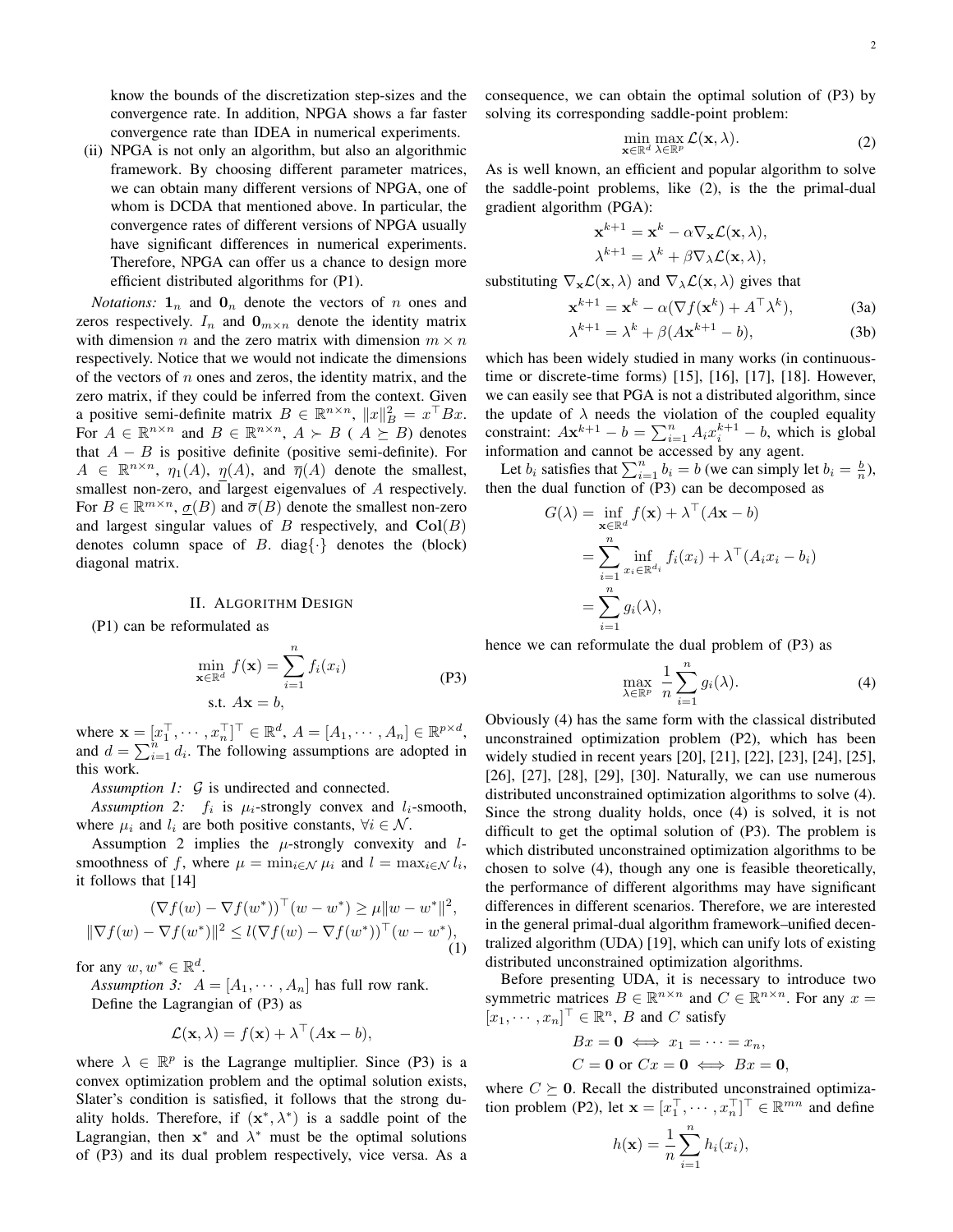<span id="page-2-1"></span>**TABLE I:** [\[19\]](#page-10-29) Existing distributed unconstrained optimization algorithms that UDA can unify.  $L \in \mathbb{R}^{n \times n}$  and  $W \in \mathbb{R}^{n \times n}$  are the Laplacian and mixing matrices associated with  $G$  respectively, and  $c > 0$  is a tuneable constant. The last column denotes the number of communication rounds at each iteration.

| Existing algorithms |                                                                                    | B <sup>2</sup>                                                 | $\overline{C}$                                                      |                                                    | Communication rounds |
|---------------------|------------------------------------------------------------------------------------|----------------------------------------------------------------|---------------------------------------------------------------------|----------------------------------------------------|----------------------|
| CTA algorithms      | DIGing[20], [21]<br><b>EXTRA</b> [22]<br><b>DLM</b> [23]                           | $(I - W)^2$<br>$c\alpha L$                                     | $I-W^2$<br>$\frac{1}{2}(I - W) = \frac{1}{2}(I - W)$<br>$c\alpha L$ |                                                    |                      |
|                     | P <sub>2</sub> D <sub>2</sub> [24]                                                 | $\frac{c}{2}(I-W)$                                             | $\frac{1}{2}(I-W)$                                                  |                                                    |                      |
| ATC algorithms      | Aug-DGM [25], [26]<br>ATC tracking [27], [28]<br>Exact diffusion [29]<br>NIDS [30] | $(I - W)^2$<br>$(I - W)^2$<br>$\frac{1}{2}(I-W)$<br>$c(I - W)$ | $\bf{0}$<br>$I - W$<br>0<br>$\bf{0}$                                | $W^2$<br>W<br>$\frac{1}{2}(I+W)$<br>$I - c(I - W)$ |                      |

in light of the property of  $B$  and  $C$ , we can easily verify that [\(P2\)](#page-0-0) is equivalent to

<span id="page-2-0"></span>
$$
\min_{\mathbf{x} \in \mathbb{R}^{mn}} h(\mathbf{x}) + \frac{1}{2\alpha} ||\mathbf{x}||_{\mathbf{C}}^2
$$
\n
$$
\text{s.t. } \mathbf{B}\mathbf{x} = \mathbf{0},
$$
\n(5)

where  $\mathbf{B} = B \otimes I_m$ ,  $\mathbf{C} = C \otimes I_m$ , and  $\alpha > 0$  is a constant. Define the Lagrangian of [\(5\)](#page-1-4) as

$$
\mathcal{L}_c(\lambda, \mathbf{y}) = h(\mathbf{x}) + \frac{1}{2\alpha} ||\mathbf{x}||_{\mathbf{C}}^2 + \frac{1}{\alpha} \mathbf{y}^\top \mathbf{B} \mathbf{x},
$$

where  $\mathbf{y} = [y_1^\top, \cdots, y_n^\top]^\top \in \mathbb{R}^{mn}$  is the Lagrangian multi-plier. Naturally, we can employ PGA to solve [\(5\)](#page-1-4) (let  $\beta = 1$ ), which gives that

$$
\mathbf{x}^{k+1} = \mathbf{x}^k - \mathbf{C}\mathbf{x}^k - \mathbf{B}\mathbf{y}^k - \alpha \nabla h(\mathbf{x}^k),
$$
  
\n
$$
\mathbf{y}^{k+1} = \mathbf{y}^k + \mathbf{B}\mathbf{x}^{k+1}.
$$
\n(6)

In fact, UDA is a general version of [\(6\)](#page-2-0), which is given as

$$
\mathbf{v}^{k+1} = \mathbf{x}^k - \mathbf{C}\mathbf{x}^k - \mathbf{B}\mathbf{y}^k - \alpha \nabla h(\mathbf{x}^k),
$$
  

$$
\mathbf{y}^{k+1} = \mathbf{y}^k + \mathbf{B}\mathbf{v}^{k+1},
$$
  

$$
\mathbf{x}^{k+1} = \mathbf{D}\mathbf{v}^{k+1},
$$

where  $\mathbf{D} = D \otimes I_m$  and  $D \in \mathbb{R}^{n \times n}$  is a symmetric doubly stochastic matrix. Obviously, UDA will degenerate to [\(6\)](#page-2-0) if taking  $D = I$ , more than that, we can recover many existing distributed unconstrained optimization algorithms by choosing different  $B, C,$  and  $D,$  as shown in Table [I.](#page-2-1) The detailed derivation of the equivalence between UDA and existing algorithms can be found in [\[19\]](#page-10-29).

*Remark 1:* UDA can be rewritten as

$$
\mathbf{v}^{k+1} = (I - \mathbf{B}^2)\mathbf{v}^k + (I - \mathbf{C})(\mathbf{x}^k - \mathbf{x}^{k-1})
$$
  
-  $\alpha(\nabla h(\mathbf{x}^k) - \nabla h(\mathbf{x}^{k-1})),$  (7)  

$$
\mathbf{x}^{k+1} = \mathbf{D}\mathbf{v}^{k+1}.
$$

As a matter of fact,  $D = I$  and  $D \neq I$  represent the Combine-then-Adapt (CTA) and Adapt-then-Combine (ATC) forms of UDA respectively, where CTA and ATC are two different information diffusion strategies over networks [\[31\]](#page-10-30). Existing distributed unconstrained optimization algorithms can be divided into two categories: CTA algorithms and ATC algorithms, as shown in Table [I.](#page-2-1)

Let  $\boldsymbol{\lambda} = [\lambda_1^\top, \cdots, \lambda_n^\top]^\top \in \mathbb{R}^{np}$  and define

$$
g(\lambda) = \frac{1}{n} \sum_{i=1}^{n} g_i(\lambda_i),
$$

if  $q$  is differentiable, we can employ UDA to solve [\(4\)](#page-1-3), which gives that

<span id="page-2-2"></span>
$$
\mathbf{v}^{k+1} = \boldsymbol{\lambda}^k - \mathbf{C}\boldsymbol{\lambda}^k - \mathbf{B}\mathbf{y}^k + \beta \nabla g(\boldsymbol{\lambda}^k),
$$
  
\n
$$
\mathbf{y}^{k+1} = \mathbf{y}^k + \gamma \mathbf{B}\mathbf{v}^{k+1},
$$
  
\n
$$
\boldsymbol{\lambda}^{k+1} = \mathbf{D}\mathbf{v}^{k+1},
$$
\n(8)

where  $\mathbf{B} = B \otimes I_p$ ,  $\mathbf{C} = C \otimes I_p$ ,  $\mathbf{D} = D \otimes I_p$ , and  $\beta > 0$ and  $\gamma > 0$  are constant step-sizes. In particular, different from the standard UDA, we add a step-size  $\gamma$  in the dual update. Define

$$
x_i^*(\lambda_i) = \arg\min_{x_i \in \mathbb{R}^{d_i}} \left\{ f_i(x_i) + \lambda_i^{\top} (A_i x_i - b_i) \right\},\
$$

since  $f_i$  is strictly convex, for any  $\lambda_i \in \mathbb{R}^p$ ,  $x_i^*(\lambda_i)$  is unique, which implies that  $g_i$  is differentiable and [\[32\]](#page-10-31)

<span id="page-2-3"></span>
$$
\nabla g_i(\lambda_i) = A_i x_i^*(\lambda_i) - b_i.
$$

As a result,  $q$  is differentiable and

$$
\nabla g(\boldsymbol{\lambda}) = [\nabla g_1(\lambda_1)^\top, \cdots, \nabla g_n(\lambda_n)^\top]^\top = \mathbf{A} \mathbf{x}^*(\boldsymbol{\lambda}) - \mathbf{b},
$$

where  $\mathbf{A} = \text{diag}\{A_1, \dots, A_n\}, \mathbf{b} = [b_1^\top, \dots, b_n^\top]^\top$ , and

$$
\mathbf{x}^*(\boldsymbol{\lambda}) = [x_1^*(\lambda_1)^\top, \cdots, x_n^*(\lambda_n)^\top]^\top
$$
  
= arg min<sub>**x** \in \mathbb{R}^d</sub> { $f(\mathbf{x}) + \boldsymbol{\lambda}^\top (\mathbf{A}\mathbf{x} - \mathbf{b})$  }.

Therefore, [\(8\)](#page-2-2) can be unfolded as

$$
\mathbf{x}^*(\boldsymbol{\lambda}^k) = \arg \min_{\mathbf{x} \in \mathbb{R}^d} \left\{ f(\mathbf{x}) + \boldsymbol{\lambda}^{k\top} (\mathbf{A}\mathbf{x} - \mathbf{b}) \right\},
$$
  

$$
\mathbf{v}^{k+1} = \boldsymbol{\lambda}^k - \mathbf{C}\boldsymbol{\lambda}^k - \mathbf{B}\mathbf{y}^k + \beta(\mathbf{A}\mathbf{x}^*(\boldsymbol{\lambda}^k) - \mathbf{b}),
$$
 (9)  

$$
\mathbf{y}^{k+1} = \mathbf{y}^k + \gamma \mathbf{B}\mathbf{v}^{k+1},
$$
  

$$
\boldsymbol{\lambda}^{k+1} = \mathbf{D}\mathbf{v}^{k+1}.
$$

At each iteration of [\(9\)](#page-2-3), we need to solve a subproblem exactly to obtain the dual gradient  $\mathbf{A}\mathbf{x}^*(\lambda^k) - \mathbf{b}$ . However, solving an optimization problem exactly is usually quite costly and difficult [\[33\]](#page-10-32). Therefore, we further design an inexact version of [\(9\)](#page-2-3)–NPGA:

$$
\mathbf{x}^{k+1} = \mathbf{x}^k - \alpha (\nabla f(\mathbf{x}^k) + \mathbf{A}^\top \boldsymbol{\lambda}^k),\tag{10a}
$$

$$
\mathbf{v}^{k+1} = \mathbf{\lambda}^k - \mathbf{C}\mathbf{\lambda}^k - \mathbf{B}\mathbf{y}^k + \beta(\mathbf{A}\mathbf{x}^{k+1} - \mathbf{b}),\qquad(10b)
$$

$$
\mathbf{y}^{k+1} = \mathbf{y}^k + \gamma \mathbf{B} \mathbf{v}^{k+1},\tag{10c}
$$

$$
\lambda^{k+1} = \mathbf{D} \mathbf{v}^{k+1}.\tag{10d}
$$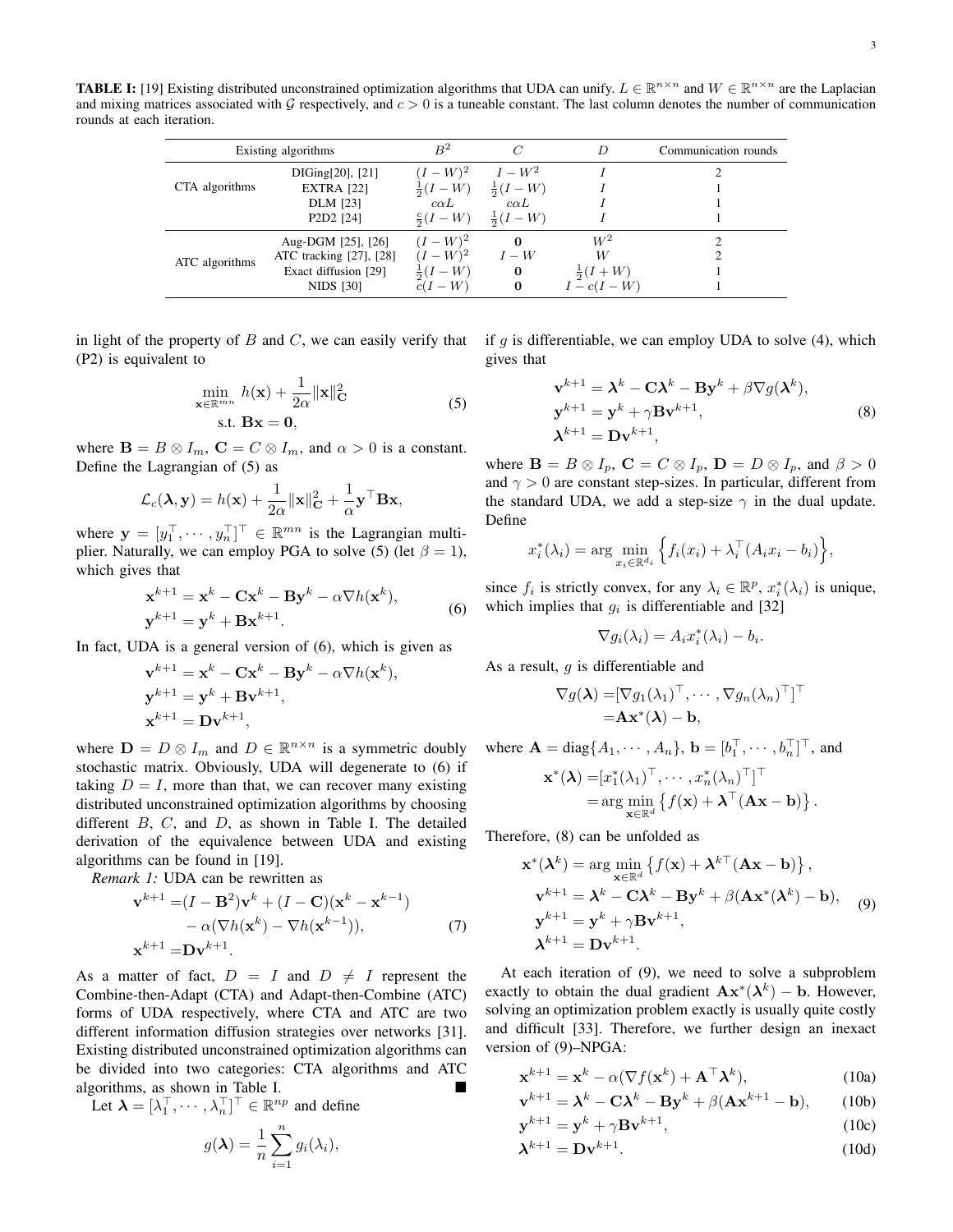<span id="page-3-0"></span>**TABLE II:** Different versions of NPGA.  $L \in \mathbb{R}^{n \times n}$  and  $W \in \mathbb{R}^{n \times n}$  are the Laplacian and mixing matrices associated with  $\mathcal{G}$  respectively, and  $c > 0$  is a tuneable constant. The last column denotes the number of communication rounds at each iteration.

| Versions             | B <sup>2</sup>     |                         | D              | Communication rounds |
|----------------------|--------------------|-------------------------|----------------|----------------------|
| NPGA-DIGing          | $-W^2$             | $I-W^2$                 |                |                      |
| NPGA-EXTRA           |                    | $-W$<br>$rac{1}{2}$ (1) |                |                      |
| NPGA-DLM             | $c\beta L$         | $c\beta L$              |                |                      |
| NPGA-P2D2            | $\frac{c}{2}(I-W)$ | W                       |                |                      |
| NPGA-Aug-DGM         | $-W)^2$            |                         | $W^2$          |                      |
| NPGA-ATC tracking    | $-W$ <sup>2</sup>  | $I-W$                   | W              |                      |
| NPGA-Exact diffusion | W                  | 0                       | $(I+W)$        |                      |
| <b>NPGA-NIDS</b>     | $c(I - W)$         | 0                       | $I - c(I - W)$ |                      |
| $NPGA-1$             | $I-W$              |                         | W2             |                      |
| $NPGA-2$             | $I-W$              | $I - W$                 | W              |                      |

The reason that NPGA is regarded as an inexact version of [\(9\)](#page-2-3) is that NPGA uses  $\mathbf{x}^{k+1} = \mathbf{x}^k - \alpha(\nabla f(\mathbf{x}^k) + \mathbf{A}^\top \boldsymbol{\lambda}^k)$  as an inexact substitute of the optimal solution of the subproblem  $\min_{\mathbf{x} \in \mathbb{R}^d} \left\{ f(\mathbf{x}) + \boldsymbol{\lambda}^{k \top} (\mathbf{A} \mathbf{x} - \mathbf{b}) \right\}$ . NPGA is essentially a distributed version of PGA, where [\(10a\)](#page-1-1) and [\(10b\)](#page-1-2)-[\(10d\)](#page-1-3) corresponds to the primal and dual updates of PGA respectively. Furthermore, when  $D = I$ , [\(10b\)](#page-1-2)-[\(10d\)](#page-1-3) can be regraded as a special case of PGA. Therefore, NPGA includes two PGAs, and one is contained in the other one, which is the reason we call it NPGA.

As mentioned before, by choosing different B, C, and D, UDA can recover many existing distributed unconstrained optimization algorithms. As an inexact dual version of UDA, NPGA does inherit this property of UDA, and we can obtain many different versions of NPGA by choosing different  $B, C$ , and  $D$ , as shown in Table [II.](#page-3-0) In fact, the earlier algorithm– DCDA [\[12\]](#page-10-11) is essentially a special case of NPGA: NPGA-Exact diffusion with  $\gamma = 1$ . In numerical experiments, it is shown that the convergence rates of different versions NPGA usually have significant differences. Therefore, NPGA can offer us a chance to design more efficient distributed algorithms for [\(P1\)](#page-0-0).

<span id="page-3-2"></span>*Remark 2:* For undirected and connected graphs, the corresponding mixing matrix  $W = [w_{ij}] \in \mathbb{R}^{n \times n}$  [\[22\]](#page-10-20) satisfies

(i) 
$$
w_{ij} = 0
$$
 if  $i \neq j$  and  $(i, j) \notin \mathcal{E}$ ;

- (ii)  $W = W^{\top}$ ;
- (iii) for any  $x = [x_1, \dots, x_n]^\top \in \mathbb{R}^n$ ,  $(I W)x = \mathbf{0} \iff$  $x_1 = \cdots = x_n.$

Given the above three properties, we can easily verify that  $-I \prec W \preceq I$  [\[22\]](#page-10-20). There are many methods to construct W that satisfies the above properties, one is the Laplacian method [\[34\]](#page-10-33):

<span id="page-3-1"></span>
$$
W = I - \frac{L}{\tau},
$$

where  $\tau = \max_{i \in \mathcal{N}} e_i + c$ ,  $e_i$  is the degree of agent i, and  $c > 0$  is a constant.

Note that NPGA is equivalent to

$$
\mathbf{x}^{k+1} = \mathbf{x}^k - \alpha(\nabla f(\mathbf{x}^k) + \mathbf{A}^\top \mathbf{\lambda}^k),
$$
  
\n
$$
\mathbf{v}^{k+1} = (I - \mathbf{C})(\mathbf{\lambda}^k - \mathbf{\lambda}^k) + (I - \gamma \mathbf{B}^2)\mathbf{v}^k + \beta \mathbf{A}(\mathbf{x}^{k+1} - \mathbf{x}^k),
$$
  
\n
$$
\mathbf{\lambda}^{k+1} = \mathbf{D}\mathbf{v}^{k+1},
$$
\n(11)

we now take NPGA-EXTRA and NPGA-Exact diffusion as examples to illustrate how to implement NPGA distributedly.

For NPGA-EXTRA, substituting  $B^2$ , C, and D (which NPGA-EXTRA corresponds to) in Table [II](#page-3-0) into [\(11\)](#page-3-1) gives that

$$
\mathbf{x}^{k+1} = \mathbf{x}^k - \alpha (\nabla f(\mathbf{x}^k) + \mathbf{A}^\top \boldsymbol{\lambda}^k),
$$
  

$$
\boldsymbol{\lambda}^{k+1} = \frac{(3-\gamma)I + (1+\gamma)\mathbf{W}}{2} \boldsymbol{\lambda}^k - \frac{I + \mathbf{W}}{2} \boldsymbol{\lambda}^{k-1} + \beta \mathbf{A}(\mathbf{x}^{k+1} - \mathbf{x}^k),
$$

where  $\mathbf{W} = W \otimes I_p$ , hence NPGA-EXTRA is implemented as

$$
x_i^{k+1} = x_i^k - \alpha (\nabla f_i(x_i^k) + A_i^\top \lambda_i^k),
$$
  
\n
$$
\lambda_i^{k+1} = \frac{3 - \gamma}{2} \lambda_i^k + \frac{1 + \gamma}{2} \sum_{j=1}^n w_{ij} \lambda_j^k - \frac{1}{2} \lambda_i^{k-1}
$$
  
\n
$$
- \frac{1}{2} \sum_{j=1}^n w_{ij} \lambda_j^{k-1} + \beta A_i (x_i^{k+1} - x_i^k),
$$

at agent i, note that  $w_{ij} = 0$  if agent j is not the neighbor of agent i.

For NPGA-Exact diffusion, substituting  $B^2$ , C, and D (which NPGA-Exact diffusion corresponds to) in Table [II](#page-3-0) into [\(11\)](#page-3-1) gives that

$$
\mathbf{x}^{k+1} = \mathbf{x}^k - \alpha (\nabla f(\mathbf{x}^k) + \mathbf{A}^\top \mathbf{\lambda}^k),
$$
  
\n
$$
\mathbf{v}^{k+1} = \frac{1 - \gamma}{2} \mathbf{v}^k + (1 + \gamma) \mathbf{\lambda}^k - \mathbf{\lambda}^{k-1} + \beta \mathbf{A} (\mathbf{x}^{k+1} - \mathbf{x}^k),
$$
  
\n
$$
\mathbf{\lambda}^{k+1} = \frac{I + \mathbf{W}}{2} \mathbf{v}^{k+1},
$$

it follows that

$$
\mathbf{x}^{k+1} = \mathbf{x}^k - \alpha(\nabla f(\mathbf{x}^k) + \mathbf{A}^\top \boldsymbol{\lambda}^k),
$$
  

$$
\boldsymbol{\lambda}^{k+1} = \frac{1-\gamma}{2}\boldsymbol{\lambda}^k + \frac{I+\mathbf{W}}{2}((1+\gamma)\boldsymbol{\lambda}^k - \boldsymbol{\lambda}^{k-1}) + \beta \mathbf{A}(\mathbf{x}^{k+1} - \mathbf{x}^k)),
$$

hence NPGA-Exact diffusion is implemented as

$$
x_i^{k+1} = x_i^k - \alpha(\nabla f_i(x_i^k) + A_i^{\top} \lambda_i^k),
$$
  
\n
$$
\varphi_i^{k+1} = (1 + \gamma)\lambda_i^k - \lambda_i^{k-1} + \beta A_i(x_i^{k+1} - x_i^k),
$$
  
\n
$$
\lambda_i^{k+1} = \frac{1 - \gamma}{2}\lambda_i^k + \frac{1}{2}\varphi_i^{k+1} + \frac{1}{2}\sum_{j=1}^n w_{ij}\varphi_j^{k+1},
$$

at agent i. The distributed implementations of other versions of NPGA can be derived by a similar way.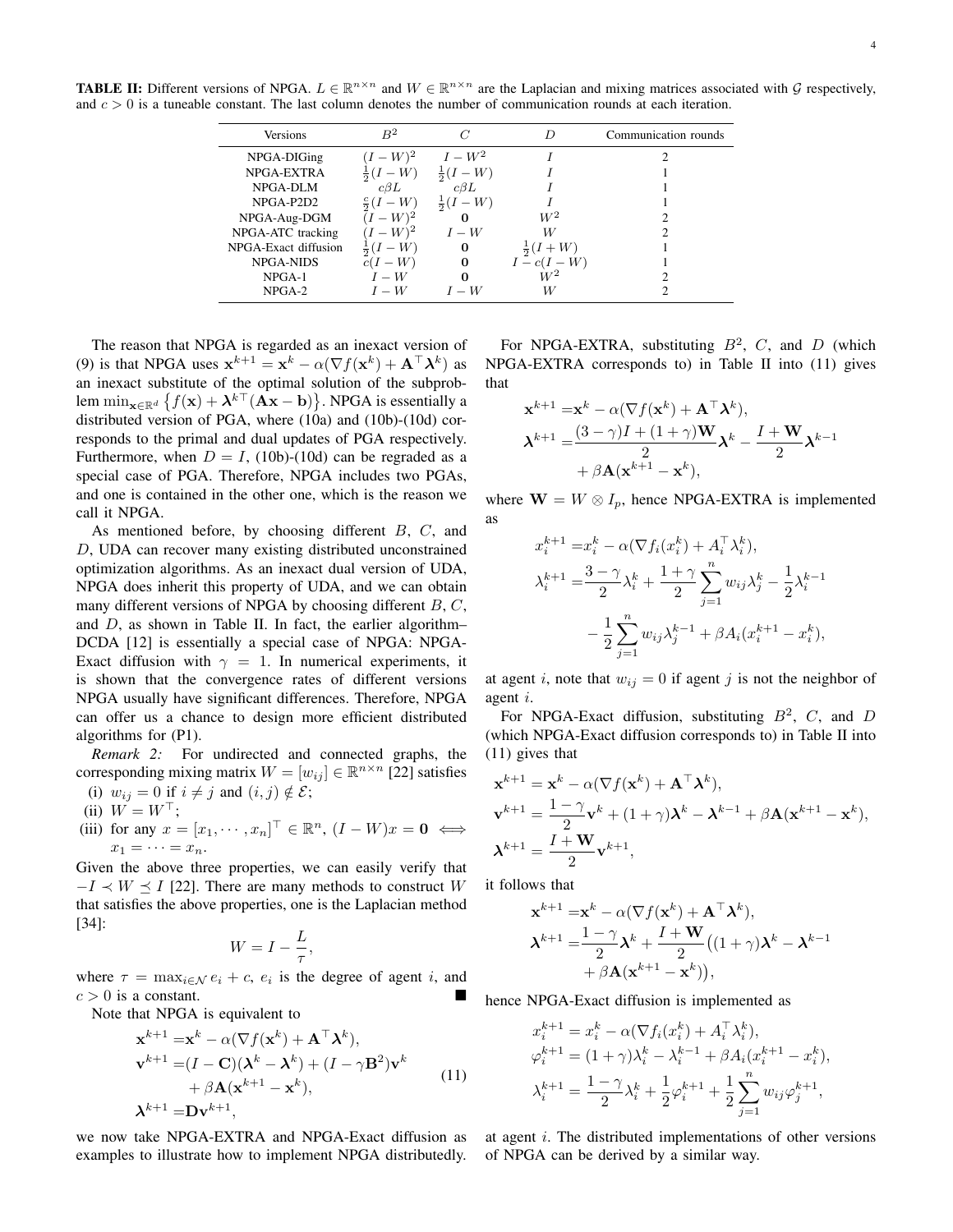#### III. CONVERGENCE ANALYSIS

In this section, the linear convergences of NPGA under two cases:  $D = I$  and  $D \neq I$ , are analysed respectively.

A. Case I: 
$$
D = I
$$

When  $D = I$ , NPGA can be rewritten as

$$
\mathbf{x}^{k+1} = \mathbf{x}^k - \alpha(\nabla f(\mathbf{x}^k) + \mathbf{A}^\top \mathbf{\lambda}^k),
$$
  
\n
$$
\mathbf{\lambda}^{k+1} = \mathbf{\lambda}^k - \mathbf{C}\mathbf{\lambda}^k - \mathbf{B}\mathbf{y}^k + \beta(\mathbf{A}\mathbf{x}^{k+1} - \mathbf{b}),
$$
 (12)  
\n
$$
\mathbf{y}^{k+1} = \mathbf{y}^k + \gamma \mathbf{B}\mathbf{\lambda}^{k+1}.
$$

<span id="page-4-0"></span>Assumption 4: For any  $x = [x_1, \dots, x_n]^\top \in \mathbb{R}^n$ , *B* and *C* satisfy

$$
Bx = \mathbf{0} \iff Cx = \mathbf{0} \iff x_1 = \dots = x_n, \qquad (13a)
$$

$$
0 \le B^2 \le C \prec I. \tag{13b}
$$

According to Assumption [4](#page-4-0) and the property of Kronecker product, we can easily verify that for any  $\lambda \in \mathbb{R}^{np}$ , **B** and **C** satisfy

$$
\mathbf{B}\boldsymbol{\lambda} = \mathbf{0} \iff \mathbf{C}\boldsymbol{\lambda} = \mathbf{0} \iff \lambda_1 = \cdots = \lambda_n,
$$
  

$$
\mathbf{0} \preceq \mathbf{B}^2 \preceq \mathbf{C} \prec I.
$$

*Remark 3:* In cases of undirected and connected graphs, it is not difficult to construct  $B$  and  $C$  that satisfy As-sumption [4.](#page-4-0) Usually,  $B$  and  $C$  can be constructed based on the Laplacian matrix  $L$  or the mixing matrix  $W$  associated with  $G$ , as shown in Table [II.](#page-3-0) As mentioned in Remark [2,](#page-3-2)  $-I \prec W \preceq I$ , hence  $0 \preceq I - W \prec 2I$ , then we have  $I - W =$ √  $I - W$  $^{\circ}$  $I - W = \sqrt{I - W} \sqrt{I - W} = (\sqrt{I - W})^2$ , where  $\overline{I-W} = P\Lambda^{\frac{1}{2}}P^{\top}$ , P is an orthogonal matrix, and  $\Lambda$  is the diagonal matrix composing of the eigenvalues of  $I - W$ . It follows that √

$$
\sqrt{I - Wx} = \mathbf{0} \iff (I - W)x = \mathbf{0} \iff x_1 = \cdots = x_n,
$$

hence  $\sqrt{I - W}$  also satisfies Property (iii). Similarly, we can verify that  $\sqrt{\frac{1}{2}(I - W)}$  and  $\sqrt{c\beta L}$  satisfy Property (iii) as well. Therefore, NPGA-DIGing, NPGA-EXTRA, NPGA-DLM, and NPGA-P2D2 satisfy [\(13a\)](#page-4-1). Since  $L \succeq 0$ , NPGA-DLM can always satisfy [\(13b\)](#page-4-2) if c or  $\beta$  is small enough. Notice that  $0 \leq \frac{1}{2}(I - W) \prec I$ , hence NPGA-EXTRA also satisfies [\(13b\)](#page-4-2), and NPGA-P2D2 satisfies (13b) as long as  $c \leq 1$ . For NPGA-DIGing, substituting  $B$  and  $C$  of [\(13b\)](#page-4-2) gives that

$$
0 \preceq (I - W)^2 \preceq I - W^2 \prec I,
$$

which holds if  $0 \lt W \leq I$ . Notice that  $0 \lt \frac{1}{2}(I + W) \leq I$ , hence [\(13b\)](#page-4-2) can be satisfied by NPGA-DIGing via redefining  $W \triangleq \frac{1}{2}(I + W).$ 

The relation between the saddle point of  $\mathcal L$  and the fixed point of [\(12\)](#page-4-3) is given in the following lemma.

<span id="page-4-5"></span>*Lemma 1:* Suppose Assumption [4](#page-4-0) hold,  $(x^*, \lambda^*)$  is the saddle point of L if and only if there exists  $y^* \in \mathbb{R}^{np}$  such that  $(\mathbf{x}^*, \boldsymbol{\lambda}^*, \mathbf{y}^*)$  is the fixed point of [\(12\)](#page-4-3), where  $\boldsymbol{\lambda}^* = \mathbf{1}_n \otimes \lambda^*$ .

*Proof.* If  $(x^*, \lambda^*, y^*)$  is a fixed point of [\(12\)](#page-4-3), then it must satisfy

$$
\mathbf{0} = \nabla f(\mathbf{x}^*) + \mathbf{A}^\top \boldsymbol{\lambda}^*,\tag{14a}
$$

$$
\mathbf{0} = -\mathbf{B}\mathbf{y}^* + \beta(\mathbf{A}\mathbf{x}^* - \mathbf{b}),\tag{14b}
$$

$$
0 = B\lambda^*.
$$
 (14c)

If  $(x^*, \lambda^*)$  is a saddle point of  $\mathcal{L}$ , then it must satisfy

$$
\mathbf{0} = \nabla f(\mathbf{x}^*) + A^\top \lambda^*,\tag{15a}
$$

<span id="page-4-7"></span>
$$
\mathbf{0} = A\mathbf{x}^* - b. \tag{15b}
$$

<span id="page-4-3"></span>According to Assumption [4](#page-4-0) and [\(14c\)](#page-4-4), obviously  $\lambda^* = 1_n \otimes$  $\lambda^*$ , where  $\lambda^* \in \mathbb{R}^p$ , then we can obtain [\(15a\)](#page-4-1) from [\(14a\)](#page-4-1). Left multiplying [\(14b\)](#page-4-2) with  $\mathbf{1}_n \otimes I_p$ , [\(15b\)](#page-4-2) can be obtained, the sufficiency is proved.

Let  $\lambda^* = 1_n \otimes \lambda^*$ , obviously [\(14c\)](#page-4-4) holds and [\(14a\)](#page-4-1) can be derived from [\(15a\)](#page-4-1). In light of [\(15b\)](#page-4-2), we have

$$
(\mathbf{1}_n \otimes I_p)(\mathbf{A}\mathbf{x}^* - \mathbf{b}) = A\mathbf{x}^* - b = 0,
$$

<span id="page-4-2"></span><span id="page-4-1"></span>which implies that  $\mathbf{A}\mathbf{x}^* - \mathbf{b} \in \text{Null}(1_n \otimes I_p) = \text{Col}(\mathbf{B})$ . As a result, there must exist  $y^* \in \mathbb{R}^{np}$  such that [\(14b\)](#page-4-2) holds, the necessity is proved, which completes the proof.

Given Assumptions [2](#page-1-0) and [3,](#page-1-5) it is easy to verify the uniqueness of the saddle point of  $\mathcal{L}$ . Let  $(\mathbf{x}^*, \boldsymbol{\lambda}^*, \mathbf{y}^*)$  be a fixed point of [\(12\)](#page-4-3), according to Lemma [1,](#page-4-5) we can verify that  $x^*$  and  $\lambda^*$ are unique and  $x^*$  is the optimal solution of [\(P3\)](#page-1-1). However, due to the singularity of  $B$ ,  $y^*$  is not necessarily unique. Nevertheless, we can easily verify that  $y_c^*$ , the projection of  $y^*$  onto Col(B), is unique. Notice that  $y^k \in Col(B)$ ,  $\forall k \geq 0$ , if  $y^0 = 0$ . Therefore, in the case of  $y^0 = 0$ , if [\(12\)](#page-4-3) converges to one of its fixed points, then that fixed point must be  $(\mathbf{x}^*, \boldsymbol{\lambda}^*, \mathbf{y}_c^*)$ . Let

$$
\tilde{\mathbf{x}}^k = \mathbf{x}^k - \mathbf{x}^*,
$$
  

$$
\tilde{\boldsymbol{\lambda}}^k = \boldsymbol{\lambda}^k - \boldsymbol{\lambda}^*,
$$
  

$$
\tilde{\mathbf{y}}^k = \mathbf{y}^k - \mathbf{y}_c^*,
$$

then [\(12\)](#page-4-3) can be rewritten as

<span id="page-4-6"></span>
$$
\tilde{\mathbf{x}}^{k+1} = \tilde{\mathbf{x}}^k - \alpha(\nabla f(\mathbf{x}^k) - \nabla f(\mathbf{x}^*)) - \alpha \mathbf{A}^\top \tilde{\mathbf{\lambda}}^k,
$$
\n
$$
\tilde{\mathbf{\lambda}}^{k+1} = \tilde{\mathbf{\lambda}}^k - \mathbf{C}\tilde{\mathbf{\lambda}}^k - \mathbf{B}\tilde{\mathbf{y}}^k + \beta \mathbf{A}\tilde{\mathbf{x}}^{k+1},
$$
\n
$$
\tilde{\mathbf{y}}^{k+1} = \tilde{\mathbf{y}}^k + \gamma \mathbf{B}\tilde{\mathbf{\lambda}}^{k+1}.
$$
\n(16)

Before presenting the main result, it is necessary to introduce the following lemma.

*Lemma 2:* Under Assumption [3,](#page-1-5)  $C \succeq 0$ , and  $Cx = 0 \iff$  $x_1 = \cdots = x_n$ , then  $AA^{\top} + cC > 0$ , where  $c > 0$  is a constant.

Notice that  $C$  has the same property with  $L$ , hence the proof of Lemma [2](#page-4-6) is similar with Lemma 6 in [\[13\]](#page-10-12) and we omit it.

Based on the error system [\(16\)](#page-4-7), the following theorem establishes the linear convergence of NPGA in the case of  $D = I$ , and gives the upper bounds of the step-sizes and the convergence rate.

<span id="page-4-10"></span>*Theorem [1](#page-1-6):* Under Assumptions 1 to [4,](#page-4-0) if  $y^0 = 0$  and the positive step-sizes satisfy

<span id="page-4-8"></span>
$$
\alpha < \frac{1}{l}, \ \beta \le \frac{\mu(1 - \overline{\sigma}(C))}{\overline{\sigma}^2(\mathbf{A})}, \ \gamma < 1,\tag{17}
$$

then we have

<span id="page-4-9"></span>
$$
\begin{aligned} & \|\tilde{\mathbf{x}}^{k+1}\|_{c_1I}^2 + \|\tilde{\boldsymbol{\lambda}}^{k+1}\|_{c_2M}^2 + \|\tilde{\mathbf{y}}^{k+1}\|_{c_3I}^2 \\ & \leq \delta \left( \|\tilde{\mathbf{x}}^k\|_{c_1I}^2 + \|\tilde{\boldsymbol{\lambda}}^k\|_{c_2M}^2 + \|\tilde{\mathbf{y}}^k\|_{c_3I}^2 \right), \end{aligned}
$$

<span id="page-4-4"></span>where

$$
\delta = \max\left\{1 - \alpha\mu(1 - \alpha l), 1 - \alpha\beta \underline{\eta}(E), 1 - \gamma \underline{\sigma}^2(B)\right\} < 1,
$$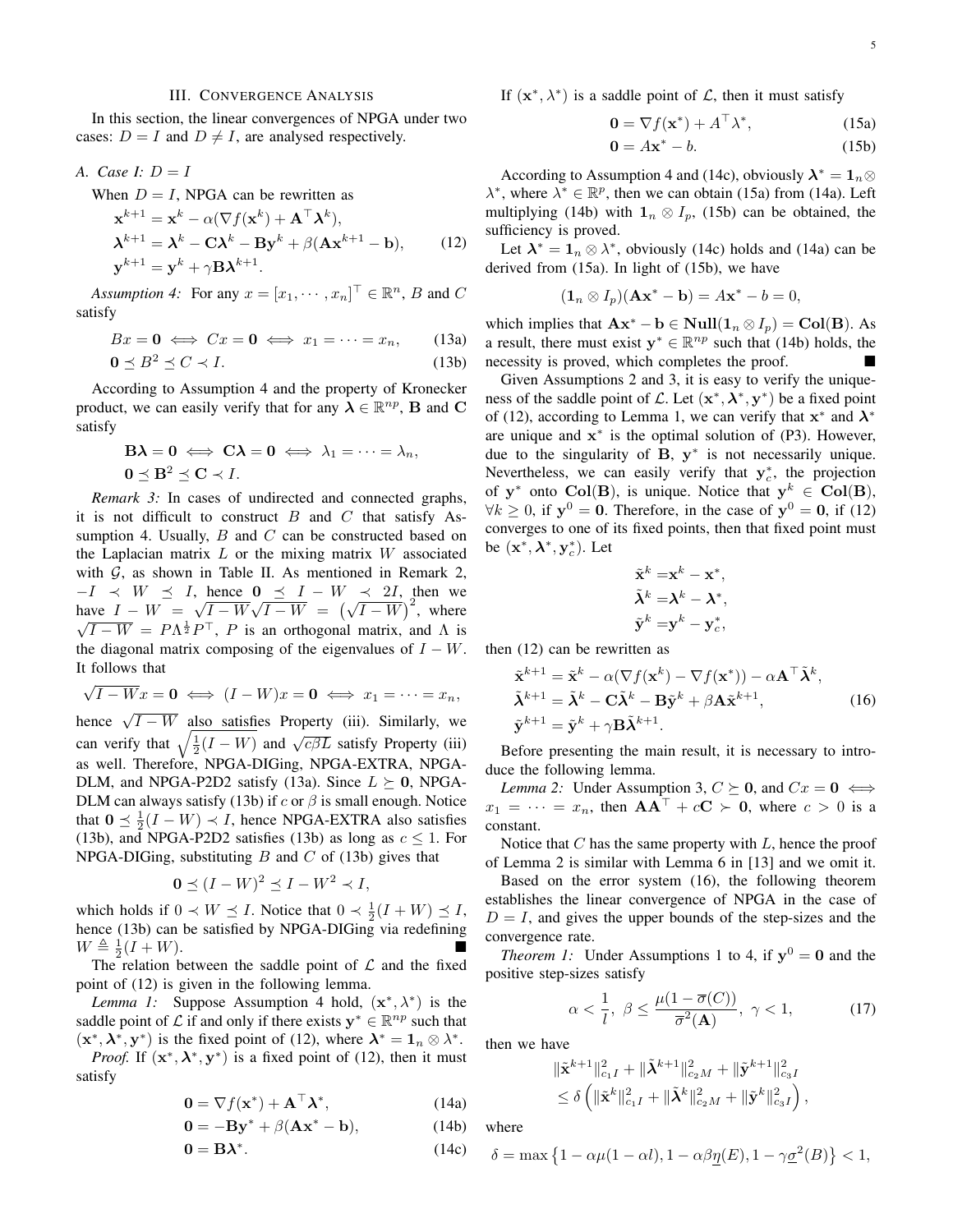$c_1 = 1 - \frac{\alpha \beta \overline{\sigma}^2(\mathbf{A})}{1 - \overline{\sigma}(C)}$  $\frac{\alpha\beta\overline{\sigma}^2(\mathbf{A})}{1-\overline{\sigma}(C)},\ c_2\,=\,\frac{\alpha}{\beta},\ c_3\,=\,\frac{\alpha}{\beta\gamma},\ M\,=\,I-\gamma\mathbf{B}^2,\ E\,=\,1$  $\mathbf{A}\mathbf{A}^{\top}+\frac{1-\gamma}{\alpha\beta}\mathbf{C}.$ 

*Proof.* According to [\(16\)](#page-4-7), we have

$$
\|\tilde{\mathbf{x}}^{k+1}\|^2 = \|\tilde{\mathbf{x}}^k - \alpha(\nabla f(\mathbf{x}^k) - \nabla f(\mathbf{x}^*))\|^2 + \alpha^2 \|\mathbf{A}^\top \tilde{\mathbf{\lambda}}^k\|^2 - 2\alpha \tilde{\mathbf{\lambda}}^{k\top} \mathbf{A} (\tilde{\mathbf{x}}^k - \alpha(\nabla f(\mathbf{x}^k) - \nabla f(\mathbf{x}^*))),
$$
\n(18)

<span id="page-5-0"></span>
$$
\|\tilde{\boldsymbol{\lambda}}^{k+1}\|^2 = \|\tilde{\boldsymbol{\lambda}}^k - \mathbf{C}\tilde{\boldsymbol{\lambda}}^k + \beta \mathbf{A}\tilde{\mathbf{x}}^{k+1}\|^2 + \|\mathbf{B}\tilde{\mathbf{y}}^k\|^2 - 2\tilde{\mathbf{y}}^{k \top} \mathbf{B}(\tilde{\boldsymbol{\lambda}}^k - \mathbf{C}\tilde{\boldsymbol{\lambda}}^k + \beta \mathbf{A}\tilde{\mathbf{x}}^{k+1}),
$$
\n(19)

<span id="page-5-1"></span>and

$$
\begin{split} \|\tilde{\mathbf{y}}^{k+1}\|^2 &= \|\tilde{\mathbf{y}}^k\|^2 + \gamma^2 \|\mathbf{B}\tilde{\mathbf{\lambda}}^{k+1}\|^2 + 2\gamma \tilde{\mathbf{y}}^{k\top} \mathbf{B}\tilde{\mathbf{\lambda}}^{k+1} \\ &= \|\tilde{\mathbf{y}}^k\|^2 + \gamma^2 \|\mathbf{B}\tilde{\mathbf{\lambda}}^{k+1}\|^2 - 2\gamma \|\tilde{\mathbf{y}}^k\|^2_{\mathbf{B}^2} \\ &+ 2\gamma \tilde{\mathbf{y}}^{k\top} \mathbf{B}(\tilde{\mathbf{\lambda}}^k - \mathbf{C}\tilde{\mathbf{\lambda}}^k + \beta \mathbf{A}\tilde{\mathbf{x}}^{k+1}). \end{split} \tag{20}
$$

In light of Assumption [4](#page-4-0) and [\(17\)](#page-4-8), we know that  $I - \gamma B^2 \succ 0$ , hence  $I - \gamma \mathbf{B}^2 \succ 0$ . Combining [\(19\)](#page-5-0) with [\(20\)](#page-5-1) gives that

$$
\begin{aligned} & \|\tilde{\boldsymbol{\lambda}}^{k+1}\|^2+\frac{1}{\gamma}\|\tilde{\mathbf{y}}^{k+1}\|^2 \\ &= \|\tilde{\boldsymbol{\lambda}}^k-\mathbf{C}\tilde{\boldsymbol{\lambda}}^k+\beta\mathbf{A}\tilde{\mathbf{x}}^{k+1}\|^2+\gamma\|\mathbf{B}\tilde{\boldsymbol{\lambda}}^{k+1}\|^2+\frac{1}{\gamma}\|\tilde{\mathbf{y}}^k\|^2_{I-\gamma\mathbf{B}^2}, \end{aligned}
$$

where

$$
\begin{split} &\|\tilde{\boldsymbol{\lambda}}^{k} - \mathbf{C}\tilde{\boldsymbol{\lambda}}^{k} + \beta \mathbf{A}\tilde{\mathbf{x}}^{k+1}\|^{2} \\ &= \|\tilde{\boldsymbol{\lambda}}^{k}\|^{2} + \|\beta \mathbf{A}\tilde{\mathbf{x}}^{k+1} - \mathbf{C}\tilde{\boldsymbol{\lambda}}^{k}\|^{2} - 2\|\tilde{\boldsymbol{\lambda}}^{k}\|_{\mathbf{C}}^{2} + 2\beta \tilde{\boldsymbol{\lambda}}^{k+1} \mathbf{A}\tilde{\mathbf{x}}^{k+1} \\ &= \|\tilde{\boldsymbol{\lambda}}^{k}\|^{2} + \|\beta \mathbf{A}\tilde{\mathbf{x}}^{k+1} - \mathbf{C}\tilde{\boldsymbol{\lambda}}^{k}\|^{2} - 2\|\tilde{\boldsymbol{\lambda}}^{k}\|_{\mathbf{C}}^{2} - 2\alpha\beta \|\mathbf{A}^{\top}\tilde{\boldsymbol{\lambda}}^{k}\|^{2} \\ &+ 2\beta \tilde{\boldsymbol{\lambda}}^{k\top} \mathbf{A}(\tilde{\mathbf{x}}^{k} - \alpha(\nabla f(\mathbf{x}^{k}) - \nabla f(\mathbf{x}^{*}))), \end{split} \tag{21}
$$

it follows that

$$
\begin{split} & \|\tilde{\boldsymbol{\lambda}}^{k+1}\|_{I-\gamma \mathbf{B}^2}^2 + \frac{1}{\gamma} \|\tilde{\mathbf{y}}^{k+1}\|^2 \\ & = \|\tilde{\boldsymbol{\lambda}}^k\|^2 + \|\beta \mathbf{A}\tilde{\mathbf{x}}^{k+1} - \mathbf{C}\tilde{\boldsymbol{\lambda}}^k\|^2 - 2\|\tilde{\boldsymbol{\lambda}}^k\|_{\mathbf{C}}^2 + \frac{1}{\gamma} \|\tilde{\mathbf{y}}^k\|_{I-\gamma \mathbf{B}^2}^2 \\ & - 2\alpha\beta \|\mathbf{A}^\top \tilde{\boldsymbol{\lambda}}^k\|^2 + 2\beta \tilde{\boldsymbol{\lambda}}^\top \mathbf{A} (\tilde{\mathbf{x}}^k - \alpha(\nabla f(\mathbf{x}^k) - \nabla f(\mathbf{x}^*))), \end{split} \tag{22}
$$

combining it with [\(18\)](#page-4-9) gives that

$$
\begin{split} & \|\tilde{\mathbf{x}}^{k+1}\|^2 + c_2\left(\|\tilde{\boldsymbol{\lambda}}^{k+1}\|_{I-\gamma\mathbf{B}^2}^2 + \frac{1}{\gamma}\|\tilde{\mathbf{y}}^{k+1}\|^2\right) \\ &= \|\tilde{\mathbf{x}}^k - \alpha(\nabla f(\mathbf{x}^k) - \nabla f(\mathbf{x}^*))\|^2 - \alpha^2\|\mathbf{A}^\top\tilde{\boldsymbol{\lambda}}^k\|^2 + c_2\|\tilde{\boldsymbol{\lambda}}^k\|^2 \\ & + c_2\|\beta\mathbf{A}\tilde{\mathbf{x}}^{k+1} - \mathbf{C}\tilde{\boldsymbol{\lambda}}^k\|^2 - 2c_2\|\tilde{\boldsymbol{\lambda}}^k\|^2_{\mathbf{C}} + \frac{c_2}{\gamma}\|\tilde{\mathbf{y}}^k\|^2_{I-\gamma\mathbf{B}^2}. \end{split}
$$

Since  $\overline{\sigma}(\mathbf{C}) = \overline{\sigma}(C)$ ,  $\|\tilde{\boldsymbol{\lambda}}^k\|_{\mathbf{C}^2}^2 \leq \overline{\sigma}(C) \|\tilde{\boldsymbol{\lambda}}^k\|_{\mathbf{C}}^2$ . Furthermore, Assumption [4](#page-4-0) implies that  $0 < \overline{\sigma}(C) < 1$ , by applying Jensen's inequality, we can obtain that

$$
\|\beta \mathbf{A}\tilde{\mathbf{x}}^{k+1} - \mathbf{C}\tilde{\boldsymbol{\lambda}}^k\|^2 \le \frac{\beta^2}{1 - \overline{\sigma}(C)} \|\mathbf{A}\tilde{\mathbf{x}}^{k+1}\|^2 + \frac{1}{\overline{\sigma}(C)} \|\tilde{\boldsymbol{\lambda}}^k\|^2_{\mathbf{C}^2}
$$

$$
\le \frac{\beta^2 \overline{\sigma}^2(\mathbf{A})}{1 - \overline{\sigma}(C)} \|\tilde{\mathbf{x}}^{k+1}\|^2 + \|\tilde{\boldsymbol{\lambda}}^k\|^2_{\mathbf{C}}.
$$
(23)

Notice that  $\mu \leq l$  and [\(17\)](#page-4-8) implies that

$$
\alpha\beta < \frac{\mu(1 - \overline{\sigma}(C))}{l\overline{\sigma}^2(\mathbf{A})} \le \frac{1 - \overline{\sigma}(C)}{\overline{\sigma}^2(\mathbf{A})},\tag{24}
$$

thus  $\frac{\alpha\beta\overline{\sigma}^2(A)}{1-\overline{\sigma}(C)} < 1$ , i.e.,  $c_1 > 0$ . Since Assumptions [3](#page-1-5) and [4](#page-4-0) hold and  $\gamma$  < 1, applying Lemma [2](#page-4-6) gives that  $E \succ 0$ . Given  $y^0 = 0$ , it holds that  $y^k \in Col(B)$ ,  $\forall k \ge 0$ . Recall that  $\mathbf{y}_{c}^{*} \in \text{Col}(\mathbf{B})$ , hence  $\tilde{\mathbf{y}}^{k} \in \text{Col}(\mathbf{B})$ , it follows that  $\|\tilde{\mathbf{y}}^{k}\|_{\mathbf{B}^{2}}^{2} \geq$  $\underline{\sigma}^2(B)\Vert \tilde{\mathbf{y}}^k \Vert^2$ . Recall that f is strongly convex and smooth, applying [\(1\)](#page-1-1) gives that

<span id="page-5-7"></span>
$$
\begin{split} \|\tilde{\mathbf{x}}^{k} - \alpha(\nabla f(\mathbf{x}^{k}) - \nabla f(\mathbf{x}^{*}))\|^{2} \\ &= \|\tilde{\mathbf{x}}^{k}\|^{2} - 2\alpha \tilde{\mathbf{x}}^{k\top}(\nabla f(\mathbf{x}^{k}) - \nabla f(\mathbf{x}^{*})) \\ &+ \alpha^{2} \|\nabla f(\mathbf{x}^{k}) - \nabla f(\mathbf{x}^{*}\|^{2}) \\ &\leq \|\tilde{\mathbf{x}}^{k}\|^{2} - \alpha(2 - \alpha l)\tilde{\mathbf{x}}^{k\top}(\nabla f(\mathbf{x}^{k}) - \nabla f(\mathbf{x}^{*})) \\ &\leq (1 - \alpha \mu(2 - \alpha l)) \|\tilde{\mathbf{x}}^{k}\|^{2} .\end{split} \tag{25}
$$

<span id="page-5-3"></span>With the help of the above four conditions, we can obtain that

<span id="page-5-5"></span>
$$
\begin{split}\n\|\tilde{\mathbf{x}}^{k+1}\|_{c_{1}I}^{2} + c_{2} \left( \|\tilde{\mathbf{\lambda}}^{k+1}\|_{I-\gamma\mathbf{B}^{2}}^{2} + \frac{1}{\gamma} \|\tilde{\mathbf{y}}^{k+1}\|^{2} \right) \\
&\leq \|\tilde{\mathbf{x}}^{k} - \alpha (\nabla f(\mathbf{x}^{k}) - \nabla f(\mathbf{x}^{*}))\|^{2} - \alpha^{2} \|\mathbf{A}^{\top} \tilde{\mathbf{\lambda}}^{k}\|^{2} \\
&+ c_{2} \|\tilde{\mathbf{\lambda}}^{k}\|^{2} - c_{2} \|\tilde{\mathbf{\lambda}}^{k}\|_{\mathbf{C}}^{2} + \frac{c_{2}}{\gamma} \|\tilde{\mathbf{y}}^{k}\|_{I-\gamma\mathbf{B}^{2}}^{2} \\
&= \|\tilde{\mathbf{x}}^{k} - \alpha (\nabla f(\mathbf{x}^{k}) - \nabla f(\mathbf{x}^{*}))\|^{2} - \alpha^{2} \tilde{\mathbf{\lambda}}^{k \top} E \tilde{\mathbf{\lambda}}^{k} \\
&+ c_{2} \|\tilde{\mathbf{\lambda}}^{k}\|^{2} - \gamma c_{2} \|\tilde{\mathbf{\lambda}}^{k}\|_{\mathbf{C}}^{2} + \frac{c_{2}}{\gamma} \|\tilde{\mathbf{y}}^{k}\|_{I-\gamma\mathbf{B}^{2}}^{2} \n\end{split} \tag{26}
$$
\n
$$
\leq \|\tilde{\mathbf{x}}^{k} - \alpha (\nabla f(\mathbf{x}^{k}) - \nabla f(\mathbf{x}^{*}))\|^{2} - \alpha^{2} \underline{\eta}(E) \|\tilde{\mathbf{\lambda}}^{k}\|^{2} \\
&+ c_{2} \|\tilde{\mathbf{\lambda}}^{k}\|^{2} - \gamma c_{2} \|\tilde{\mathbf{\lambda}}^{k}\|_{\mathbf{C}}^{2} + (1 - \gamma \underline{\sigma}^{2}(B)) \frac{c_{2}}{\gamma} \|\tilde{\mathbf{y}}^{k}\|^{2} \\
&\leq (1 - \alpha \mu (2 - \alpha l)) \|\tilde{\mathbf{x}}^{k}\|^{2} + c_{2} (1 - \alpha \beta \underline{\eta}(E)) \|\tilde{\mathbf{\lambda}}^{k}\|^{2} \\
&+ c_{2} \|\tilde{\mathbf{\lambda}}^{k}\|^{2} + (1 - \gamma
$$

Let  $\delta_1 = 1 - \alpha \mu (1 - \alpha l)$ , it is easy to verify  $0 < \delta_1 < 1$ and  $\mu > \frac{\beta \overline{\sigma}^2(\mathbf{A})}{1-\overline{\sigma}(C)}$  $\frac{\beta \sigma$  (A) from [\(17\)](#page-4-8), then we have

<span id="page-5-8"></span>
$$
(1 - \alpha \mu (2 - \alpha l)) \|\tilde{\mathbf{x}}^{k}\|^2
$$
  
=  $\delta_1 \|\tilde{\mathbf{x}}^{k}\|^2 - \alpha \mu \|\tilde{\mathbf{x}}^{k}\|^2$   
=  $\delta_1 \|\tilde{\mathbf{x}}^{k}\|^2_{c_1 I} - \alpha \left(\mu - \delta_1 \frac{\beta \overline{\sigma}^2(\mathbf{A})}{1 - \overline{\sigma}(C)}\right) \|\tilde{\mathbf{x}}^{k}\|^2$   
 $\leq \delta_1 \|\tilde{\mathbf{x}}^{k}\|^2_{c_1 I}.$  (27)

<span id="page-5-6"></span>In light of Weyl's inequality [\[35\]](#page-10-34) and the positive definiteness of  $E$ , it holds that

$$
\underline{\eta}(E) = \eta_1(E) \le \eta_1\left(\frac{1-\gamma}{\alpha\beta}\mathbf{C}\right) + \overline{\eta}(\mathbf{A}\mathbf{A}^\top) = \overline{\sigma}^2(\mathbf{A}).
$$

Let  $\delta_2 = 1 - \alpha \beta \eta(E)$ , [\(24\)](#page-5-2) implies that  $\alpha \beta \overline{\sigma}^2(A) < 1$ , hence  $0 < \delta_2 < 1$ . Note that  $B^2 \preceq C$ , it follows that  $\mathbf{B}^2 \preceq \mathbf{C}$ , then we have

<span id="page-5-4"></span><span id="page-5-2"></span>
$$
c_2(1 - \alpha\beta\underline{\eta}(E))\|\tilde{\boldsymbol{\lambda}}^k\|^2 - \gamma c_2\|\tilde{\boldsymbol{\lambda}}^k\|^2_{\mathbf{C}}
$$
  
\n
$$
= \delta_2 c_2\|\tilde{\boldsymbol{\lambda}}^k\|^2_{I-\gamma\mathbf{B}^2} + \delta_2 c_2\|\tilde{\boldsymbol{\lambda}}^k\|^2_{\gamma\mathbf{B}^2} - \gamma c_2\|\tilde{\boldsymbol{\lambda}}^k\|^2_{\mathbf{C}}
$$
  
\n
$$
\leq \delta_2 c_2\|\tilde{\boldsymbol{\lambda}}^k\|^2_{I-\gamma\mathbf{B}^2} - \gamma c_2(1 - \delta_2)\|\tilde{\boldsymbol{\lambda}}^k\|^2_{\mathbf{C}}
$$
  
\n
$$
\leq \delta_2 c_2\|\tilde{\boldsymbol{\lambda}}^k\|^2_{I-\gamma\mathbf{B}^2}.
$$
\n(28)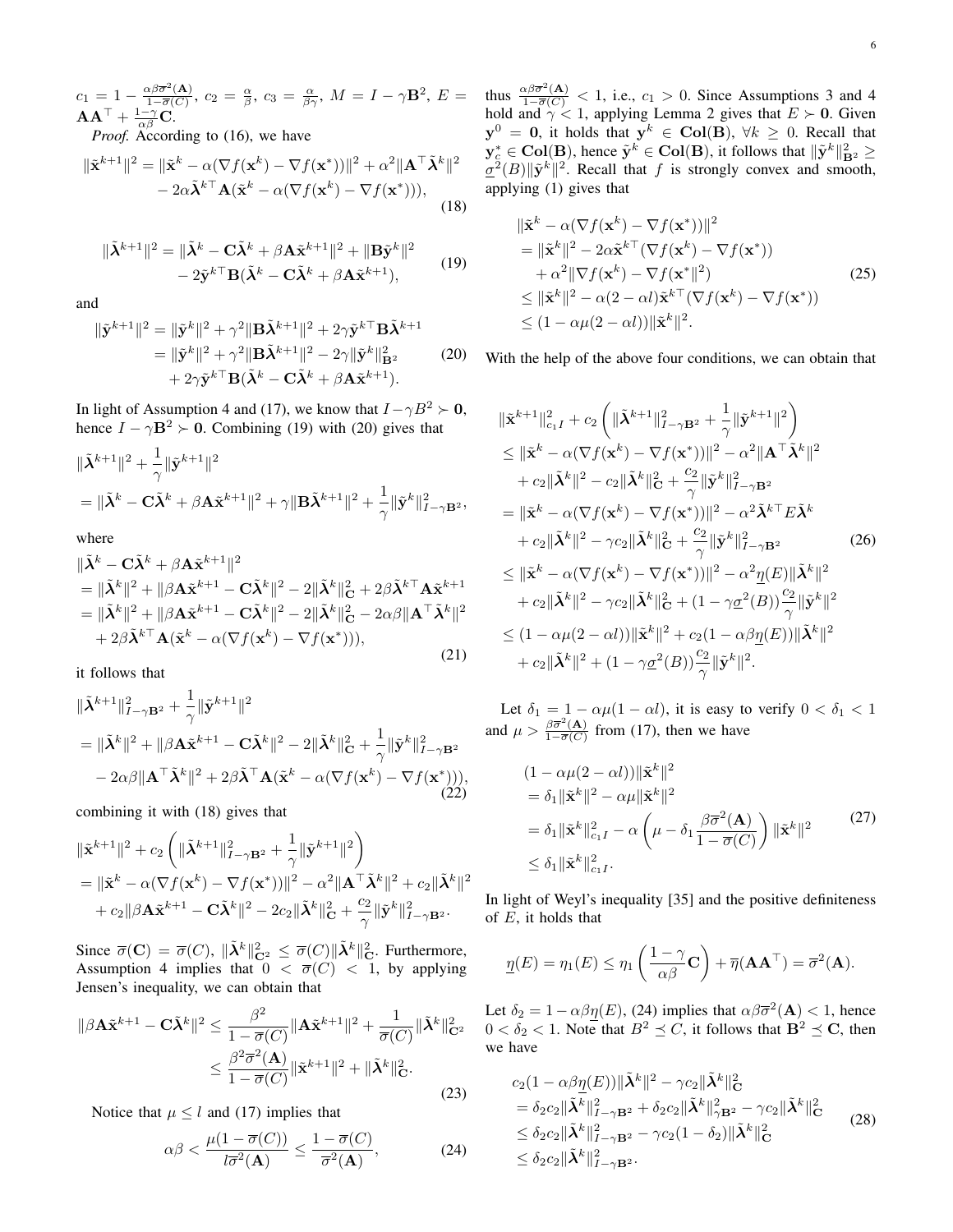Let  $\delta_3 = 1 - \gamma \underline{\sigma}^2(B)$ , Assumption [4](#page-4-0) implies that  $\underline{\sigma}^2(B) < 1$ and  $M = I - \gamma \mathbf{B}^2 \succ \mathbf{0}$ , hence  $0 < \delta_3 < 1$ . Combining [\(26\)](#page-5-3) to [\(28\)](#page-5-4) gives that

$$
\begin{aligned} & \|\tilde{\mathbf{x}}^{k+1}\|_{c_1I}^2 + \|\tilde{\boldsymbol{\lambda}}^{k+1}\|_{c_2M}^2 + \|\tilde{\mathbf{y}}^{k+1}\|_{c_3I}^2 \\ & \leq \delta_1 \|\tilde{\mathbf{x}}^k\|_{c_1I}^2 + \delta_2 \|\tilde{\boldsymbol{\lambda}}^k\|_{c_2M}^2 + \delta_3 \|\tilde{\mathbf{y}}^k\|_{c_3I}^2 \\ & \leq \max\{\delta_1, \delta_2, \delta_3\} \left( \|\tilde{\mathbf{x}}^k\|_{c_1I}^2 + \|\tilde{\boldsymbol{\lambda}}^k\|_{c_2M}^2 + \|\tilde{\mathbf{y}}^k\|_{c_3I}^2 \right) \end{aligned}
$$

which ends the proof.

*B.* Case *II:*  $D \neq I$ 

In light of the proof of Theorem [1,](#page-4-10)  $Cx = 0 \iff x_1 =$  $\cdots = x_n$  is a necessary condition for  $E \succ 0$ , which is critical for the linear convergence of NPGA under the condition that A has full row rank. Actually, when  $D \neq I$ , the condition about  $C$  is still necessary, as shown in the following assumption.

Assumption 5: For any  $x = [x_1, \dots, x_n]^\top \in \mathbb{R}^n$ , B, C, and D satisfy

$$
Bx = \mathbf{0} \iff Cx = \mathbf{0} \iff x_1 = \dots = x_n, \qquad (29a)
$$

$$
D^2 \preceq I - B^2, \ \mathbf{0} \preceq C \prec I. \tag{29b}
$$

According to Assumption [5](#page-6-0) and the property of Kronecker product, we can easily verify for any  $\lambda \in \mathbb{R}^{np}$ , **B**, **C**, and **D** satisfy

$$
\mathbf{B}\boldsymbol{\lambda} = \mathbf{0} \iff \mathbf{C}\boldsymbol{\lambda} = \mathbf{0} \iff \lambda_1 = \cdots = \lambda_n,
$$
  

$$
\mathbf{D}^2 \preceq I - \mathbf{B}^2, \ \mathbf{0} \preceq \mathbf{C} \prec I.
$$

<span id="page-6-7"></span>*Remark 4:* Recall the discussion in Remark [2,](#page-3-2) we can easily verify that NPGA-ATC tracking and NPGA-2 both satisfy [\(29a\)](#page-4-1). Furthermore, [\(29b\)](#page-4-2) can be satisfied by NPGA-ATC tracking and NPGA-2 if  $0 \leq W \leq I$ , which could be done by redefining  $W \triangleq \frac{1}{2}(I + W)$ . It is worth noting that some versions of NPGA, where  $C = 0$ , do not satisfy Assumption [5.](#page-6-0) In fact, for those versions with  $C = 0$ , the linear convergence can only be guaranteed when A has full row rank, which will be studied later.

Similar to Case I, we have the following lemma.

*Lemma 3:* Under Assumption [5,](#page-6-0)  $(x^*, \lambda^*)$  is a saddle point of L if and only if there exist  $\mathbf{v}^* \in \mathbb{R}^{np}$  and  $\mathbf{y}^* \in \mathbb{R}^{np}$ such that  $(x^*, v^*, y^*, \lambda^*)$  is a fixed point of NPGA, where  $\boldsymbol{\lambda}^* = \boldsymbol{1}_n \otimes \lambda^*.$ 

*Proof.* If  $(x^*, v^*, y^*, \lambda^*)$  is a fixed point of NPGA, then it must satisfy

$$
\mathbf{0} = \nabla f(\mathbf{x}^*) + \mathbf{A}^\top \boldsymbol{\lambda}^*,\tag{30a}
$$

$$
\mathbf{v}^* = \mathbf{\lambda}^* - \mathbf{B}\mathbf{y}^* + \beta(\mathbf{A}\mathbf{x}^* - \mathbf{b}),\tag{30b}
$$

$$
\mathbf{0} = \mathbf{B}\mathbf{v}^*,\tag{30c}
$$

$$
\lambda^* = \mathbf{D} \mathbf{v}^* \tag{30d}
$$

Assumption [5](#page-6-0) and [\(30c\)](#page-4-4) implies that  $\mathbf{v}^* = \mathbf{1}_n \otimes v^*$ , where  $v \in \mathbb{R}^p$ . Note that D is a doubly stochastic matrix, hence  $\lambda^* = Dv^* = v^*$ . The rest of the proof is the same with Lemma [1,](#page-4-5) thus we omit it for brevity.

Similar to the discussion in Case I, in the case of  $y^0 = 0$ , if NPGA converges to one of its fixed points, then that fixed point must be  $(\mathbf{x}^*, \mathbf{v}^*, \mathbf{y}_c^*, \boldsymbol{\lambda}^*)$ . Let

<span id="page-6-1"></span>
$$
\tilde{\mathbf{x}}^k = \mathbf{x}^k - \mathbf{x}^*,
$$
  

$$
\tilde{\mathbf{v}}^k = \mathbf{v}^k - \mathbf{v}^*,
$$
  

$$
\tilde{\mathbf{y}}^k = \mathbf{y}^k - \mathbf{y}_c^*,
$$
  

$$
\tilde{\lambda}^k = \lambda^k - \lambda^*,
$$

then NPGA can be rewritten as

$$
\tilde{\mathbf{x}}^{k+1} = \tilde{\mathbf{x}}^k - \alpha(\nabla f(\mathbf{x}^k) - \nabla f(\mathbf{x}^*)) - \alpha(\mathbf{A}^\top \tilde{\mathbf{\lambda}}^k),
$$
\n
$$
\tilde{\mathbf{v}}^{k+1} = \tilde{\mathbf{\lambda}}^k - \mathbf{C}\tilde{\mathbf{\lambda}}^k - \mathbf{B}\tilde{\mathbf{y}}^k + \beta \mathbf{A}\tilde{\mathbf{x}}^{k+1},
$$
\n
$$
\tilde{\mathbf{y}}^{k+1} = \tilde{\mathbf{y}}^k + \gamma \mathbf{B}\tilde{\mathbf{v}}^{k+1},
$$
\n
$$
\tilde{\mathbf{\lambda}}^{k+1} = \mathbf{D}\tilde{\mathbf{v}}^{k+1}.
$$
\n(31)

Based on the error system [\(31\)](#page-6-1), the following theorem establishes the linear convergence of NPGA in the case of  $D \neq I$ .

<span id="page-6-0"></span>*Theorem 2:* Under Assumptions [1](#page-1-6) to [3](#page-1-5) and [5,](#page-6-0) if  $y^0 = 0$ and the positive step-sizes satisfy

<span id="page-6-8"></span><span id="page-6-5"></span><span id="page-6-2"></span>
$$
\alpha < \frac{1}{l}, \ \beta \le \frac{\mu(1 - \overline{\sigma}(C))}{\overline{\sigma}^2(\mathbf{A})}, \ \gamma < 1,\tag{32}
$$

then we have

$$
\begin{aligned} & \|\tilde{\mathbf{x}}^{k+1}\|_{c_1I}^2 + \|\tilde{\boldsymbol{\lambda}}^{k+1}\|_{c_2I}^2 + \|\tilde{\mathbf{y}}^{k+1}\|_{c_3I}^2 \\ & \leq \delta \left( \|\tilde{\mathbf{x}}^k\|_{c_1I}^2 + \|\tilde{\boldsymbol{\lambda}}^k\|_{c_2I}^2 + \|\tilde{\mathbf{y}}^k\|_{c_3I}^2 \right), \end{aligned}
$$

where

,

$$
\delta = \max \left\{ 1 - \alpha \mu (1 - \alpha l), 1 - \alpha \beta \underline{\eta}(E), 1 - \gamma \underline{\sigma}^2(B) \right\} < 1,
$$
  
\n
$$
c_1 = 1 - \frac{\alpha \beta \overline{\sigma}^2(\mathbf{A})}{1 - \overline{\sigma}(C)}, c_2 = \frac{\alpha}{\beta}, c_3 = \frac{\alpha}{\beta \gamma}, E = \mathbf{A} \mathbf{A}^\top + \frac{1 - \gamma}{\alpha \beta} \mathbf{C}.
$$
  
\n*Proof.* According to (31), we have  
\n
$$
\|\tilde{\mathbf{x}}^{k+1}\|^2 = \|\tilde{\mathbf{x}}^k - \alpha (\nabla f(\mathbf{x}^k) - \nabla f(\mathbf{x}^*))\|^2 + \alpha^2 \|\mathbf{A}^\top \tilde{\mathbf{\lambda}}^k\|^2
$$
\n
$$
- 2\alpha \tilde{\mathbf{\lambda}}^\top \mathbf{A}(\tilde{\mathbf{x}}^k - \alpha (\nabla f(\mathbf{x}^k) - \nabla f(\mathbf{x}^*))), \tag{33}
$$

<span id="page-6-3"></span>
$$
\|\tilde{\mathbf{v}}^{k+1}\|^2 = \|\tilde{\boldsymbol{\lambda}}^k - \mathbf{C}\tilde{\boldsymbol{\lambda}}^k + \beta \mathbf{A}\tilde{\mathbf{x}}^{k+1}\|^2 + \|\mathbf{B}\tilde{\mathbf{y}}^k\|^2 - 2\tilde{\mathbf{y}}^{k \top} \mathbf{B}(\tilde{\boldsymbol{\lambda}}^k - \mathbf{C}\tilde{\boldsymbol{\lambda}}^k + \beta \mathbf{A}\tilde{\mathbf{x}}^{k+1}),
$$
 (34)

and

<span id="page-6-6"></span><span id="page-6-4"></span>
$$
\|\tilde{\mathbf{y}}^{k+1}\|^2 = \|\tilde{\mathbf{y}}^k\|^2 + \gamma^2 \|\mathbf{B}\tilde{\mathbf{v}}^{k+1}\|^2 + 2\gamma \tilde{\mathbf{y}}^{k \top} \mathbf{B}\tilde{\mathbf{v}}^{k+1} \n= \|\tilde{\mathbf{y}}^k\|^2 + \gamma^2 \|\mathbf{B}\tilde{\mathbf{v}}^{k+1}\|^2 - 2\gamma \|\tilde{\mathbf{y}}^k\|^2_{\mathbf{B}^2} \n+ 2\gamma \tilde{\mathbf{y}}^{k \top} \mathbf{B}(\tilde{\boldsymbol{\lambda}}^k - \mathbf{C}\tilde{\boldsymbol{\lambda}}^k + \beta \mathbf{A}\tilde{\mathbf{x}}^{k+1}).
$$
\n(35)

In light of Assumption [5](#page-6-0) and [\(32\)](#page-6-2), we know that  $I - \gamma B^2 \succ 0$ , hence  $I - \gamma \mathbf{B}^2 \succ 0$ . Combining [\(34\)](#page-6-3) with [\(35\)](#page-6-4) gives that

$$
\begin{aligned} & \|\tilde{\mathbf{v}}^{k+1}\|^2+\frac{1}{\gamma}\|\tilde{\mathbf{y}}^{k+1}\|^2\\ &=\|\tilde{\boldsymbol{\lambda}}^k-\mathbf{C}\tilde{\boldsymbol{\lambda}}^k+\beta\mathbf{A}\tilde{\mathbf{x}}^{k+1}\|^2+\gamma\|\mathbf{B}\tilde{\mathbf{v}}^{k+1}\|^2+\frac{1}{\gamma}\|\tilde{\mathbf{y}}^k\|^2_{I-\gamma\mathbf{B}^2}, \end{aligned}
$$

applying [\(21\)](#page-5-5) gives that

$$
\begin{aligned}\n\|\tilde{\mathbf{v}}^{k+1}\|_{I-\gamma\mathbf{B}^2}^2 &+ \frac{1}{\gamma} \|\tilde{\mathbf{y}}^{k+1}\|^2 \\
&= \|\tilde{\boldsymbol{\lambda}}^k\|^2 + \|\beta \mathbf{A}\tilde{\mathbf{x}}^{k+1} - \mathbf{C}\tilde{\boldsymbol{\lambda}}^k\|^2 - 2\|\tilde{\boldsymbol{\lambda}}^k\|_{\mathbf{C}}^2 + \frac{1}{\gamma} \|\tilde{\mathbf{y}}^k\|_{I-\gamma\mathbf{B}^2}^2 \\
&- 2\alpha\beta \|\mathbf{A}^\top \tilde{\boldsymbol{\lambda}}^k\|^2 + 2\beta \tilde{\boldsymbol{\lambda}}^\top \mathbf{A} (\tilde{\mathbf{x}}^k - \alpha(\nabla f(\mathbf{x}^k) - \nabla f(\mathbf{x}^*))).\n\end{aligned}
$$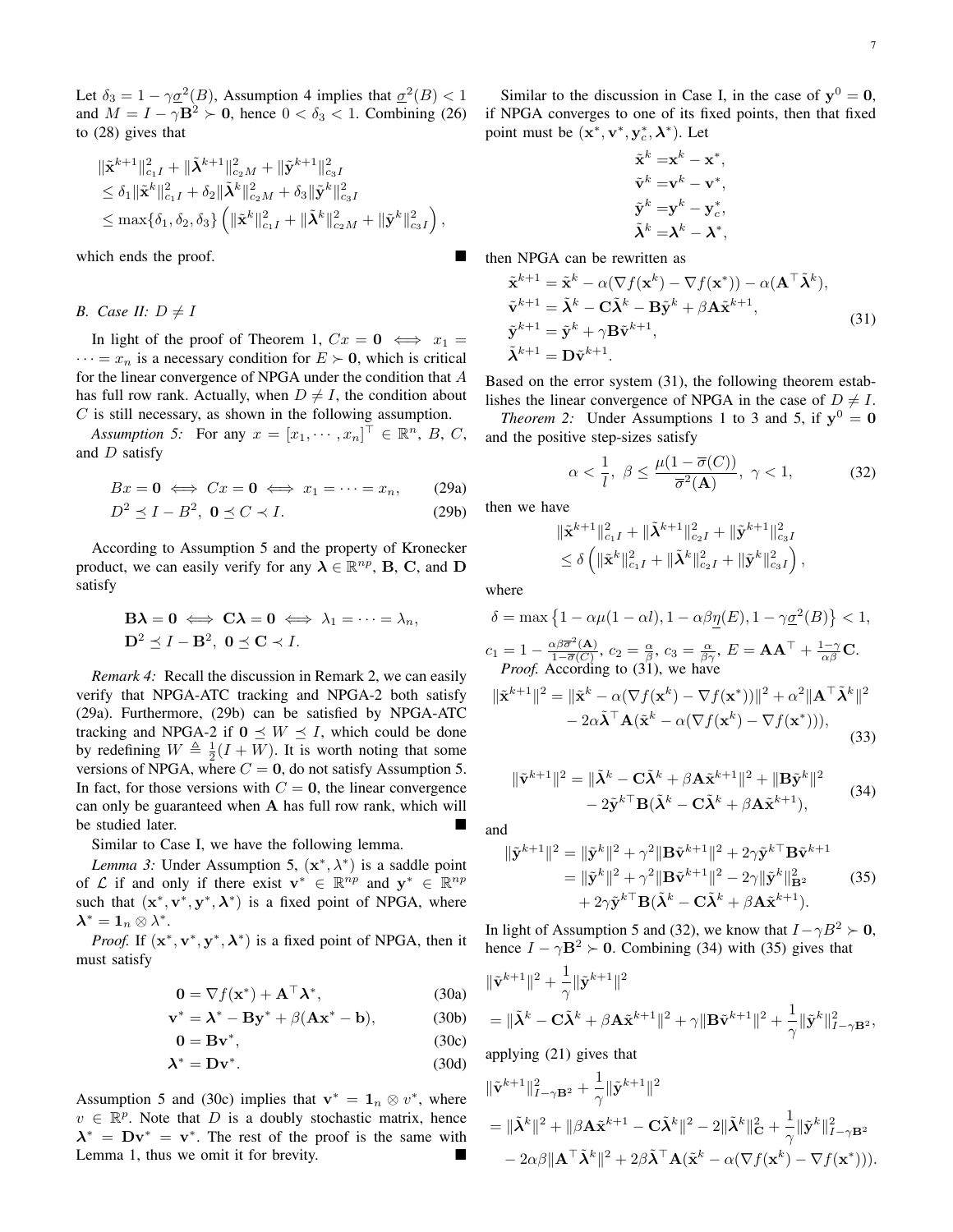Since  $I - \gamma B^2 \succ 0$ , [\(23\)](#page-5-6) still holds, then we have

$$
\begin{split} & \|\tilde{\mathbf{v}}^{k+1}\|_{I-\gamma\mathbf{B}^2}^2 + \frac{1}{\gamma}\|\tilde{\mathbf{y}}^{k+1}\|^2 \\ & \leq \|\tilde{\boldsymbol{\lambda}}^k\|^2 + \frac{\beta^2 \overline{\sigma}^2(\mathbf{A})}{1 - \overline{\sigma}(C)} \|\tilde{\mathbf{x}}^{k+1}\|^2 - \|\tilde{\boldsymbol{\lambda}}^k\|_{\mathbf{C}}^2 + \frac{1}{\gamma}\|\tilde{\mathbf{y}}^k\|_{I-\gamma\mathbf{B}^2}^2 \\ & - 2\alpha\beta \|\mathbf{A}^\top \tilde{\boldsymbol{\lambda}}^k\|^2 + 2\beta \tilde{\boldsymbol{\lambda}}^\top \mathbf{A}(\tilde{\mathbf{x}}^k - \alpha(\nabla f(\mathbf{x}^k) - \nabla f(\mathbf{x}^*))). \end{split} \tag{36}
$$

Let  $\delta_1 = 1 - \alpha \mu (1 - \alpha l)$ ,  $\delta_2 = 1 - \alpha \beta \eta(E)$ , and  $\delta_3 =$  $1 - \gamma \underline{\sigma}^2(B)$ , recall [\(32\)](#page-6-2), it is easy to see  $0 < \delta_1, \delta_2, \delta_3 < 1$ and  $c_1 = 1 - \frac{\alpha \beta \overline{\sigma}^2(\mathbf{A})}{1 - \overline{\sigma}(C)} > 0$ . Combining [\(25\)](#page-5-7), [\(27\)](#page-5-8), [\(33\)](#page-6-5), and [\(36\)](#page-6-6) gives that

$$
\begin{split} & \|\tilde{\mathbf{x}}^{k+1}\|_{c_{1}I}^{2}+c_{2}\left(\|\tilde{\mathbf{v}}^{k+1}\|_{I-\gamma\mathbf{B}^{2}}^{2}+\frac{1}{\gamma}\|\tilde{\mathbf{y}}^{k+1}\|^{2}\right) \\ & \leq \|\tilde{\mathbf{x}}^{k}-\alpha(\nabla f(\mathbf{x}^{k})-\nabla f(\mathbf{x}^{*}))\|^{2}-\alpha^{2}\|\mathbf{A}^{\top}\tilde{\mathbf{\lambda}}^{k}\|^{2}+c_{2}\|\tilde{\mathbf{\lambda}}^{k}\|^{2} \\ & -c_{2}\|\tilde{\mathbf{\lambda}}^{k}\|_{\mathbf{C}}^{2}+\frac{c_{2}}{\gamma}\|\tilde{\mathbf{y}}^{k}\|_{I-\gamma\mathbf{B}^{2}}^{2} \\ &=\|\tilde{\mathbf{x}}^{k}-\alpha(\nabla f(\mathbf{x}^{k})-\nabla f(\mathbf{x}^{*}))\|^{2}-\alpha^{2}\tilde{\mathbf{\lambda}}^{k\top}E\tilde{\mathbf{\lambda}}^{k} \\ & +c_{2}\|\tilde{\mathbf{\lambda}}^{k}\|^{2}-\gamma c_{2}\|\tilde{\mathbf{\lambda}}^{k}\|_{\mathbf{C}}^{2}+\frac{c_{2}}{\gamma}\|\tilde{\mathbf{y}}^{k}\|_{I-\gamma\mathbf{B}^{2}}^{2} \\ & \leq (1-\alpha\mu(1-\alpha l))\|\tilde{\mathbf{x}}^{k}\|_{c_{1}I}^{2}+c_{2}(1-\alpha\beta\underline{\eta}(E))\|\tilde{\mathbf{\lambda}}^{k}\|^{2} \\ & +(1-\gamma\underline{\sigma}^{2}(B))\frac{c_{2}}{\gamma}\|\tilde{\mathbf{y}}^{k}\|^{2}, \\ & \leq \delta_{1}\|\tilde{\mathbf{x}}^{k}\|_{c_{1}I}^{2}+\delta_{2}\|\tilde{\mathbf{\lambda}}^{k}\|_{c_{2}I}^{2}+\delta_{3}\|\tilde{\mathbf{y}}^{k}\|_{c_{3}I}^{2} .\end{split}
$$

Recall Assumption [5](#page-6-0) and [\(32\)](#page-6-2), we then have  $I - \gamma \mathbf{B}^2 \succeq I B^2 \succeq D^2$ , hence

$$
\|\tilde{\boldsymbol{\lambda}}^{k+1}\|^2=\|\mathbf{D}\tilde{\mathbf{v}}^{k+1}\|^2\leq \|\tilde{\mathbf{v}}^{k+1}\|^2_{I-\gamma \mathbf{B}^2},
$$

it follows that

$$
\begin{aligned}\n\|\tilde{\mathbf{x}}^{k+1}\|_{c_1I}^2 + \|\tilde{\boldsymbol{\lambda}}^{k+1}\|_{c_2I}^2 + \|\tilde{\mathbf{y}}^{k+1}\|_{c_3I}^2 \\
&\leq \|\tilde{\mathbf{x}}^{k+1}\|_{c_1I}^2 + c_2 \left( \|\tilde{\mathbf{v}}^{k+1}\|_{I-\gamma \mathbf{B}^2}^2 + \frac{1}{\gamma} \|\tilde{\mathbf{y}}^{k+1}\|^2 \right) \\
&\leq \delta_1 \|\tilde{\mathbf{x}}^k\|_{c_1I}^2 + \delta_2 \|\tilde{\boldsymbol{\lambda}}^k\|_{c_2I}^2 + \delta_3 \|\tilde{\mathbf{y}}^k\|_{c_3I}^2 \\
&\leq \max\{\delta_1, \delta_2, \delta_3\} \left( \|\tilde{\mathbf{x}}^k\|_{c_1I}^2 + \|\tilde{\boldsymbol{\lambda}}^k\|_{c_2I}^2 + \|\tilde{\mathbf{y}}^k\|_{c_3I}^2 \right),\n\end{aligned}
$$

which ends the proof.

As mentioned in Remark [4,](#page-6-7) when  $C = 0$ , the linear convergence of NPGA cannot be guaranteed under the condition that A has full row rank, instead, we need the condition that A has full row rank, which is equivalent to  $A_i$  has full row rank,  $\forall i \in \mathcal{N}$ . We now introduce the following assumption, which is the same as Assumption [5,](#page-6-0) except that  $C = 0$ .

Assumption 6: For any  $x = [x_1, \dots, x_n]^\top \in \mathbb{R}^n$ , B, C, and D satisfy

$$
Bx = \mathbf{0} \iff x_1 = \dots = x_n,\tag{37a}
$$

$$
D^2 \le I - B^2, C = 0.
$$
 (37b)

According to Assumption [6](#page-7-0) and the property of Kronecker product, we can easily verify for any  $\lambda \in \mathbb{R}^{np}$ , **B**, **C**, and **D** satisfy

<span id="page-7-1"></span>
$$
\mathbf{B}\boldsymbol{\lambda} = \mathbf{0} \iff \mathbf{C}\boldsymbol{\lambda} = \mathbf{0} \iff \lambda_1 = \cdots = \lambda_n,
$$
  

$$
\mathbf{D}^2 \preceq I - \mathbf{B}^2, \ \mathbf{C} = \mathbf{0}.
$$

*Remark 5:* It is easy to verify that all versions of NPGA with  $C = 0$  satisfy [\(37a\)](#page-4-1), and NPGA-Exact diffusion and NPGA-NIDS satisfy [\(37b\)](#page-4-2). To make NPGA-Aug-DGM and NPGA-2 satisfy [\(37b\)](#page-4-2), we only need to let  $0 \leq W \leq I$ , which could be done by redefining  $W \triangleq \frac{1}{2}(I + W)$ .

When  $C = 0$ , [\(31\)](#page-6-1) can be rewritten as

$$
\tilde{\mathbf{x}}^{k+1} = \tilde{\mathbf{x}}^k - \alpha(\nabla f(\mathbf{x}^k) - \nabla f(\mathbf{x}^*)) - \alpha(\mathbf{A}^\top \tilde{\mathbf{\lambda}}^k),
$$
\n
$$
\tilde{\mathbf{v}}^{k+1} = \tilde{\mathbf{\lambda}}^k - \mathbf{B}\tilde{\mathbf{y}}^k + \beta \mathbf{A}\tilde{\mathbf{x}}^{k+1},
$$
\n
$$
\tilde{\mathbf{y}}^{k+1} = \tilde{\mathbf{y}}^k + \gamma \mathbf{B}\tilde{\mathbf{v}}^{k+1},
$$
\n
$$
\tilde{\mathbf{\lambda}}^{k+1} = \mathbf{D}\tilde{\mathbf{v}}^{k+1}.
$$
\n(38)

Based on the above error system, the following theorem establishes the linear convergence of NPGA in the case of  $C = 0$ .

<span id="page-7-7"></span>*Theorem 3:* Under Assumptions [1,](#page-1-6) [2](#page-1-0) and [6,](#page-7-0) if  $A_i$  has full row rank,  $\forall i \in \mathcal{N}$ ,  $\mathbf{y}^0 = \mathbf{0}$ , and the positive step-sizes satisfy

<span id="page-7-2"></span>
$$
\alpha < \frac{1}{l}, \ \beta \le \frac{\mu}{\overline{\sigma}^2(\mathbf{A})}, \ \gamma \le 1,\tag{39}
$$

then we have

<span id="page-7-5"></span>
$$
\begin{aligned} & \|\tilde{\mathbf{x}}^{k+1}\|_{c_1I}^2 + \|\tilde{\boldsymbol{\lambda}}^{k+1}\|_{c_2I}^2 + \|\tilde{\mathbf{y}}^{k+1}\|_{c_3I}^2 \\ & \leq \delta \left( \|\tilde{\mathbf{x}}^k\|_{c_1I}^2 + \|\tilde{\boldsymbol{\lambda}}^k\|_{c_2I}^2 + \|\tilde{\mathbf{y}}^k\|_{c_3I}^2 \right), \end{aligned}
$$

where

$$
\delta = \max \left\{ 1 - \alpha \mu (1 - \alpha l), 1 - \alpha \beta \underline{\sigma}^2(\mathbf{A}), 1 - \gamma \underline{\sigma}^2(B) \right\} < 1,
$$
  
\n
$$
c_1 = 1 - \frac{\alpha \beta \overline{\sigma}^2(\mathbf{A})}{1 - \overline{\sigma}(C)}, c_2 = \frac{\alpha}{\beta}, \text{ and } c_3 = \frac{\alpha}{\beta \gamma}.
$$
  
\n*Proof.* According to (38), we have  
\n
$$
\|\tilde{\mathbf{x}}^{k+1}\|^2 = \|\tilde{\mathbf{x}}^k - \alpha (\nabla f(\mathbf{x}^k) - \nabla f(\mathbf{x}^*))\|^2 + \alpha^2 \|\mathbf{A}^\top \tilde{\mathbf{\lambda}}^k\|^2
$$
\n
$$
-2\alpha \tilde{\mathbf{\lambda}}^\top \mathbf{A} (\tilde{\mathbf{x}}^k - \alpha (\nabla f(\mathbf{x}^k) - \nabla f(\mathbf{x}^*))), \tag{40}
$$

<span id="page-7-6"></span><span id="page-7-3"></span>
$$
\|\tilde{\mathbf{v}}^{k+1}\|^2 = \|\tilde{\boldsymbol{\lambda}}^k + \beta \mathbf{A} \tilde{\mathbf{x}}^{k+1}\|^2 + \|\mathbf{B} \tilde{\mathbf{y}}^k\|^2 - 2\tilde{\mathbf{y}}^{k \top} \mathbf{B} (\tilde{\boldsymbol{\lambda}}^k + \beta \mathbf{A} \tilde{\mathbf{x}}^{k+1}),
$$
(41)

<span id="page-7-4"></span>and

$$
\|\tilde{\mathbf{y}}^{k+1}\|^2 = \|\tilde{\mathbf{y}}^k\|^2 + \gamma^2 \|\mathbf{B}\tilde{\mathbf{v}}^{k+1}\|^2 + 2\gamma \tilde{\mathbf{y}}^{k \top} \mathbf{B}\tilde{\mathbf{v}}^{k+1} \n= \|\tilde{\mathbf{y}}^k\|^2 + \gamma^2 \|\mathbf{B}\tilde{\mathbf{v}}^{k+1}\|^2 - 2\gamma \|\tilde{\mathbf{y}}^k\|^2_{\mathbf{B}^2} \n+ 2\gamma \tilde{\mathbf{y}}^{k \top} \mathbf{B}(\tilde{\boldsymbol{\lambda}}^k + \beta \mathbf{A}\tilde{\mathbf{x}}^{k+1}).
$$
\n(42)

In light of Assumption [6](#page-7-0) and [\(39\)](#page-7-2), it is easy to see  $I - \gamma B^2$  ≻ **0**, hence  $I - \gamma \mathbf{B}^2 \succ 0$ . Combining [\(41\)](#page-7-3) with [\(42\)](#page-7-4) gives that

<span id="page-7-0"></span>
$$
\begin{split}\n\|\tilde{\mathbf{v}}^{k+1}\|^2 &+ \frac{1}{\gamma} \|\tilde{\mathbf{y}}^{k+1}\|^2 \\
&= \|\tilde{\mathbf{\lambda}}^k + \beta \mathbf{A} \tilde{\mathbf{x}}^{k+1}\|^2 + \gamma \|\mathbf{B} \tilde{\mathbf{v}}^{k+1}\|^2 + \frac{1}{\gamma} \|\tilde{\mathbf{y}}^k\|_{I-\gamma \mathbf{B}^2}^2 \\
&= \|\tilde{\mathbf{\lambda}}^k\|^2 + \beta^2 \|\mathbf{A} \tilde{\mathbf{x}}^{k+1}\|^2 + \gamma \|\mathbf{B} \tilde{\mathbf{v}}^{k+1}\|^2 + \frac{1}{\gamma} \|\tilde{\mathbf{y}}^k\|_{I-\gamma \mathbf{B}^2}^2 \\
&- 2\alpha\beta \|\mathbf{A}^\top \tilde{\mathbf{\lambda}}^k\|^2 + 2\beta \tilde{\mathbf{\lambda}}^\top \mathbf{A} (\tilde{\mathbf{x}}^k - \alpha(\nabla f(\mathbf{x}^k) - \nabla f(\mathbf{x}^*))),\n\end{split}
$$

it follows that

$$
\begin{split} & \|\tilde{\mathbf{v}}^{k+1}\|_{I-\gamma \mathbf{B}^2}^2 + \frac{1}{\gamma} \|\tilde{\mathbf{y}}^{k+1}\|^2 \\ & \leq \|\tilde{\boldsymbol{\lambda}}^k\|^2 + \beta^2 \overline{\sigma}^2(\mathbf{A}) \|\tilde{\mathbf{x}}^{k+1}\|^2 + \frac{1}{\gamma} \|\tilde{\mathbf{y}}^k\|_{I-\gamma \mathbf{B}^2}^2 \\ & - 2\alpha\beta \|\mathbf{A}^\top \tilde{\boldsymbol{\lambda}}^k\|^2 + 2\beta \tilde{\boldsymbol{\lambda}}^\top \mathbf{A} (\tilde{\mathbf{x}}^k - \alpha(\nabla f(\mathbf{x}^k) - \nabla f(\mathbf{x}^*))). \end{split} \tag{43}
$$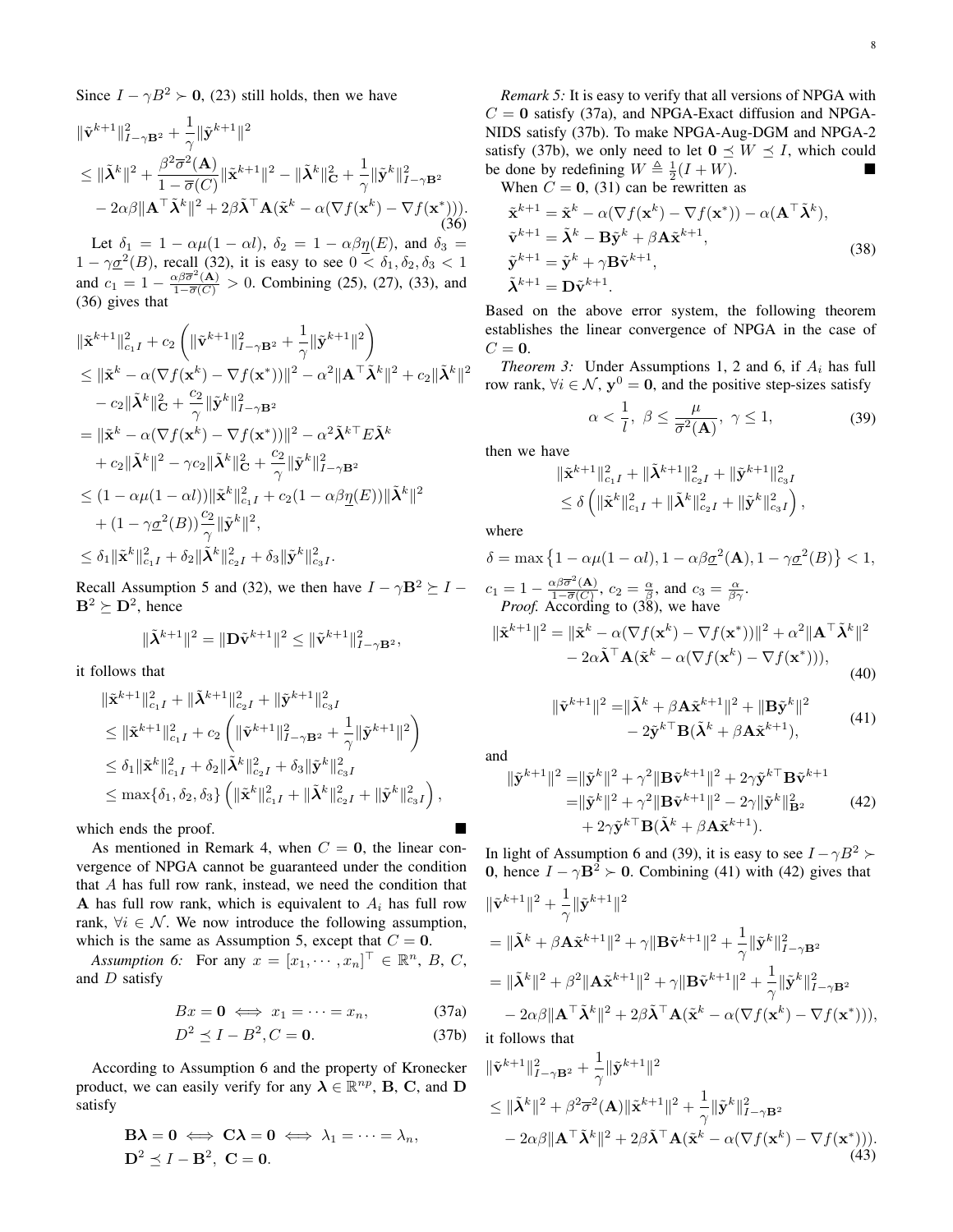<span id="page-8-2"></span>

Fig. 1: The result of Experiment I.

Let  $\delta_1 = 1 - \alpha \mu (1 - \alpha l)$ ,  $\delta_2 = 1 - \alpha \beta \underline{\sigma}^2(\mathbf{A})$ ,  $\delta_3 = 1 - \mu$  $\gamma \underline{\sigma}^2(B)$ , in light of Assumption [6](#page-7-0) and [\(39\)](#page-7-2), we can obtain that  $0 < \delta_1, \delta_2, \delta_3 < 1, c_1 = 1 - \alpha \beta \overline{\sigma}^2(\mathbf{A}) > 0$ , and  $\mu \geq \beta \overline{\sigma}^2(\mathbf{A})$ , then

<span id="page-8-0"></span>
$$
(1 - \alpha \mu (2 - \alpha l)) \|\tilde{\mathbf{x}}^k\|^2
$$
  
=  $\delta_1 \|\tilde{\mathbf{x}}^k\|^2 - \alpha \mu \|\tilde{\mathbf{x}}^k\|^2$   
=  $\delta_1 \|\tilde{\mathbf{x}}^k\|_{c_1 I}^2 - \alpha (\mu - \delta_1 \beta \overline{\sigma}^2(\mathbf{A})) \|\tilde{\mathbf{x}}^k\|^2$   
 $\leq \delta_1 \|\tilde{\mathbf{x}}^k\|_{c_1 I}^2.$  (44)

Note that  $A_i$  has full row rank,  $\forall i \in \mathcal{N}$ , hence **A** has full row rank, which implies that  $A A^{\top} \succ 0$  and  $\|A^{\top} \tilde{\lambda}^k\|^2 \geq$  $\underline{\sigma}^2(A)$   $\|\tilde{\lambda}^k\|^2$ . Combining [\(40\)](#page-7-5), [\(43\)](#page-7-6), and [\(44\)](#page-8-0) gives that

$$
\begin{split} & \|\tilde{\mathbf{x}}^{k+1}\|_{c_{1}I}^{2}+c_{2}\left(\|\tilde{\mathbf{v}}^{k+1}\|_{I-\gamma\mathbf{B}^{2}}^{2}+\frac{1}{\gamma}\|\tilde{\mathbf{y}}^{k+1}\|^{2}\right) \\ & \leq \|\tilde{\mathbf{x}}^{k}-\alpha(\nabla f(\mathbf{x}^{k})-\nabla f(\mathbf{x}^{*}))\|^{2}-\alpha^{2}\|\mathbf{A}^{\top}\tilde{\mathbf{\lambda}}^{k}\|^{2} \\ & +c_{2}\|\tilde{\mathbf{\lambda}}^{k}\|^{2}+\frac{c_{2}}{\gamma}\|\tilde{\mathbf{y}}^{k}\|_{I-\gamma\mathbf{B}^{2}}^{2} \\ & \leq (1-\alpha\mu(2-\alpha l))\|\tilde{\mathbf{x}}^{k}\|^{2}+c_{2}(1-\alpha\beta\underline{\sigma}^{2}(\mathbf{A}))\|\tilde{\mathbf{\lambda}}^{k}\|^{2} \\ & + (1-\gamma\underline{\sigma}^{2}(B))\frac{c_{2}}{\gamma}\|\tilde{\mathbf{y}}^{k}\|^{2}, \\ & \leq \delta_{1}\|\tilde{\mathbf{x}}^{k}\|_{c_{1}I}^{2}+\delta_{2}\|\tilde{\mathbf{\lambda}}^{k}\|_{c_{2}I}^{2}+\delta_{3}\|\tilde{\mathbf{y}}^{k}\|_{c_{3}I}^{2}.\end{split}
$$

Recall Assumption [6](#page-7-0) and [\(39\)](#page-7-2), obviously  $I - \gamma \mathbf{B}^2 \succeq I - \mathbf{B}^2 \succeq I$  $\mathbf{D}^2$ , we then have

$$
\|\tilde{\pmb{\lambda}}^{k+1}\|^2=\|\mathbf{D}\tilde{\mathbf{v}}^{k+1}\|^2\leq \|\tilde{\mathbf{v}}^{k+1}\|^2_{I-\gamma\mathbf{B}^2},
$$

it follows that

$$
\begin{split} & \|\tilde{\mathbf{x}}^{k+1}\|_{c_1I}^2 + \|\tilde{\boldsymbol{\lambda}}^{k+1}\|_{c_2I}^2 + \|\tilde{\mathbf{y}}^{k+1}\|_{c_3I}^2 \\ & \leq \|\tilde{\mathbf{x}}^{k+1}\|_{c_1I}^2 + c_2 \left( \|\tilde{\mathbf{v}}^{k+1}\|_{I-\gamma \mathbf{B}^2}^2 + \frac{1}{\gamma} \|\tilde{\mathbf{y}}^{k+1}\|^2 \right) \\ & \leq \delta_1 \|\tilde{\mathbf{x}}^k\|_{c_1I}^2 + \delta_2 \|\tilde{\boldsymbol{\lambda}}^k\|_{c_2I}^2 + \delta_3 \|\tilde{\mathbf{y}}^k\|_{c_3I}^2 \\ & \leq \max\{\delta_1, \delta_2, \delta_3\} \left( \|\tilde{\mathbf{x}}^k\|_{c_1I}^2 + \|\tilde{\boldsymbol{\lambda}}^k\|_{c_2I}^2 + \|\tilde{\mathbf{y}}^k\|_{c_3I}^2 \right), \end{split}
$$

which completes the proof.

*Remark 6:* When  $C = 0$ , we need a stronger condition (i.e.,  $A_i$  has full row rank) to guarantee the linear convergence of NPGA. Nevertheless, NPGA does have some new interesting properties in the case of  $C = 0$ :

- (i) The upper bounds of the step-sizes are independent of the network topology;
- (ii) For the convergence rate  $\delta$ , the effects of the objective functions  $(1 - \alpha \mu(1 - \alpha l))$ , the constraints  $(1 - \alpha \beta \sigma^2(\mathbf{A}))$ , and the network topology  $(1 - \gamma \underline{\sigma}^2(B))$  are separate. If  $B^2 = I - W^k$ , where  $k \geq 1$ , then  $\lim_{k \to \infty} 1 - \gamma \underline{\sigma}^2(B) =$  $\lim_{k \to \infty} 1 - \gamma \eta (I - W^k) = 1 - \gamma$ , which implies that the effect of the network topology on the convergence rate can be ignored if  $k$  is sufficient large.

It is worth noting that the above properties of NPGA are inherited from UDA [\[19\]](#page-10-29).

# IV. NUMERICAL EXPERIMENTS

In order to validate the obtained theoretical results and compare the convergence rates of NPGA and existing algorithms, we consider two numerical experiments in this section.

*A. Experiment I*

Let  $X = [x_1, \dots, x_p]^\top \in \mathbb{R}^{p \times d}$  and  $Y = [y_1, \dots, y_p]^\top \in$  $\mathbb{R}^p$  (y<sub>i</sub> ∈ {1, -1}) be the regression data matrix and the corresponding binary label vector respectively, the logistic regression problem is given by

<span id="page-8-1"></span>
$$
\min_{\theta \in \mathbb{R}^d} \frac{1}{p} \sum_{i=1}^p \ln \left( 1 + \exp(-y_i \theta^\top x_i) \right) + \frac{\rho}{2} ||\theta||^2, \quad (45)
$$

where  $\rho > 0$  is the regularization parameter. Suppose that the regression data is vertically distributed over the network [\[2\]](#page-10-1), which means that each agent only knows partial features. This can be formulated as:  $X = [X_1, \cdots, X_{n-1}]$ , where  $X_i \in$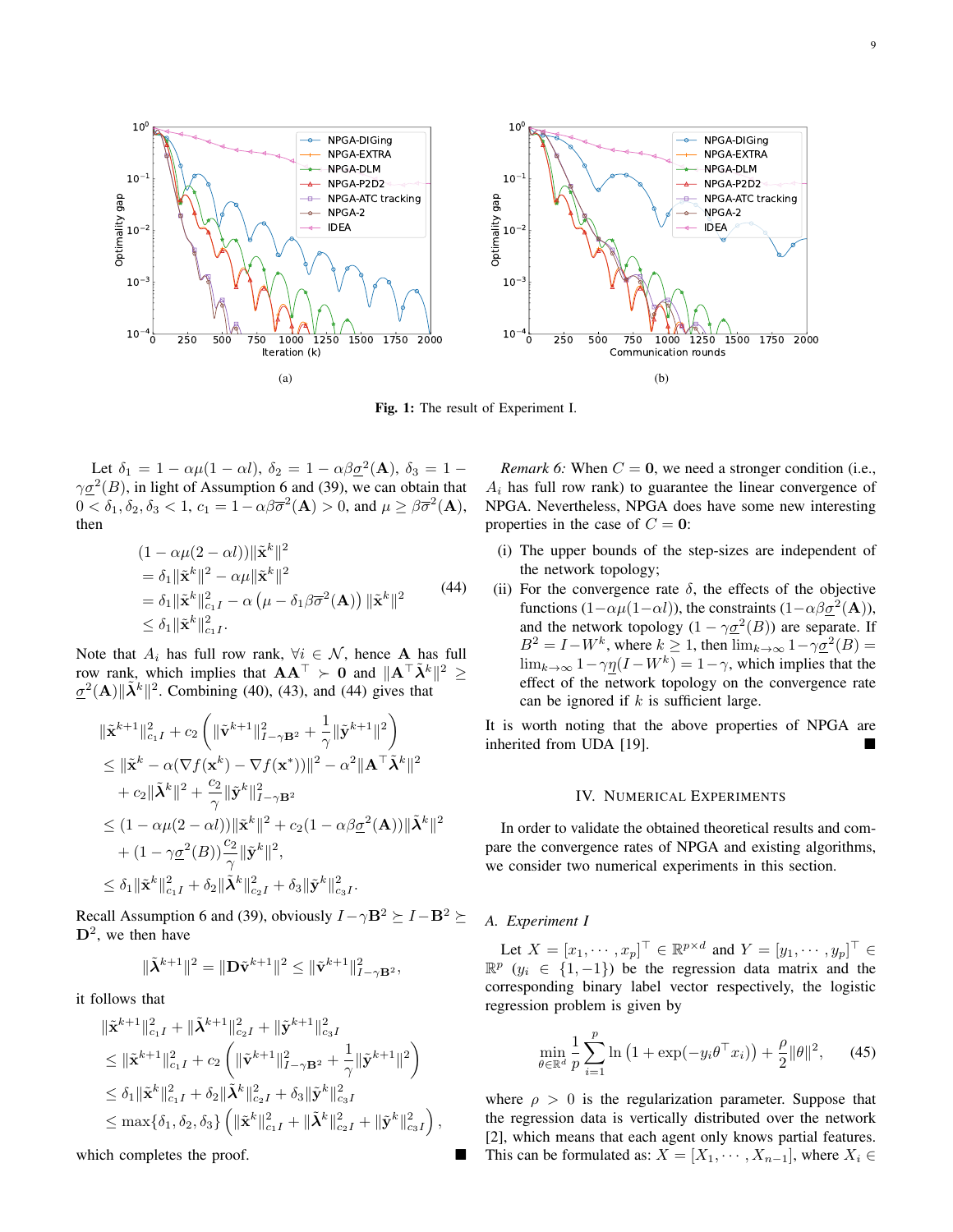<span id="page-9-3"></span>

<span id="page-9-0"></span>Fig. 2: The result of Experiment II.

 $\mathbb{R}^{p \times d_i}$  is only known by agent i and  $\sum_{i=1}^{n-1} d_i = d$ . Let  $X_i =$  $[x_{i1}, \cdots, x_{ip}]^\top$ , then [\(45\)](#page-8-1) can be rewritten as

$$
\min_{\theta_i \in \mathbb{R}^{d_i}} \frac{1}{p} \sum_{j=1}^p \ln \left( 1 + \exp \left( -y_j \sum_{i=1}^{n-1} \theta_i^\top x_{ij} \right) \right) + \frac{\rho}{2} \sum_{i=1}^{n-1} \|\theta_i\|^2.
$$
\n(46)

If we add a slack variable  $z = [z_1, \dots, z_p]^\top = \sum_{i=1}^n X_i \theta_i$ , then [\(46\)](#page-9-0) can be rewritten as

<span id="page-9-1"></span>
$$
\min_{\theta_i \in \mathbb{R}^{d_i}, z \in \mathbb{R}^p} \frac{1}{p} \sum_{j=1}^p \ln(1 + \exp(-y_j z_j)) + \frac{\rho}{2} \sum_{i=1}^{n-1} \|\theta_i\|^2
$$
\n
$$
\text{s.t. } \sum_{i=1}^{n-1} X_i \theta_i - z = \mathbf{0}.
$$
\n(47)

Obviously [\(47\)](#page-9-1) has the same form with [\(P1\)](#page-0-0), where

$$
f_i(x_i) = \frac{\rho}{2} ||x_i||^2, \ \forall i = 1, \cdots, n-1,
$$
  

$$
f_n(x_n) = \frac{1}{p} \sum_{j=1}^p \ln(1 + \exp(-y_j x_{nj})),
$$
  

$$
A_i = X_i, \ \forall i = 1, \cdots, n-1, \ A_n = -I_p, \ b = \mathbf{0}.
$$

Notice that  $A_n = -I_p$  implies that  $A = [A_1, \dots, A_n]$  always has full row rank.

We consider the real dataset–Covtype.binary  $\frac{1}{1}$  $\frac{1}{1}$  $\frac{1}{1}$ , which has 54 features and all of whom have been normalized in advance. Specifically speaking, 100 samples of Covtype.binary are chosen to construct the regression data matrix  $X$ , hence  $X \in \mathbb{R}^{100 \times 55}$ , where the last column of X is  $\mathbf{1}_{100}$ . Furthermore, X is divided into  $[X_1, \dots, X_{27}]$ , where  $X_i \in \mathbb{R}^{100 \times 2}$ ,  $\forall i = 1, \cdots, 26$ , and  $X_{27} \in \mathbb{R}^{100 \times 3}$ . The regularization parameter  $\rho$  is set to 10<sup>-2</sup>. We consider a network composing of 28 agents and employ the Erdos–Renyi model [\[36\]](#page-10-35) with the connectivity probability 0.3 to generate the network topology. The mixing matrix  $W$  is then constructed by the Laplacian method.

According to Theorems [1](#page-4-10) and [2,](#page-6-8) NPGA-DIGing, NPGA-EXTRA, NPGA-DLM, NPGA-P2D2, NPGA-ATC tracking, and NPGA-2 can converge linearly when A has full row rank. Therefore, we run the above algorithms and IDEA to solve [\(47\)](#page-9-1), and compare the convergence rates of them. In particular, for each algorithm, different combinations of the step-sizes are tried to acquire the fastest convergence speed. The result is shown in Fig. [1,](#page-8-2) where the optimality gap is defined by  $\frac{\|\mathbf{x}^k - \mathbf{x}^*\|}{\|\mathbf{x}^0 - \mathbf{x}^*\|}$  $\frac{\|x\| \leq x}{\|x^0 - x^*\|}$ . It is easy to see that the convergence rates of different versions of NPGA have significant differences and all of whom have better performance than IDEA. Since two rounds of communication are needed at each iteration, NPGA-2 and NPGA-ATC tracking are less communication-efficient than NPGA-P2D2 and NPGA-EXTRA (which is essentially a special case of NPGA-P2D2), though they have the fastest convergence rates.

# *B. Experiment II*

According to Theorem [3,](#page-7-7) some versions of NPGA (where  $C = 0$ ), including NPGA-Aug-DGM, NPGA-NIDS, NPGA-Exact diffusion, and NPGA-1, can only guarantee liner convergence when  $A_i$  has full row rank. To evaluate their performance, we consider the following quadratic programming problem:

$$
\min_{x_i \in \mathbb{R}^2} \sum_{i=1}^n x_i^{\top} Q_i x_i + c_i^{\top} x_i
$$
\n
$$
\text{s.t. } \sum_{i=1}^n A_i x_i = b,
$$
\n(48)

where  $n = 50$ ,  $Q_i \in \mathbb{R}^{2 \times 2}$  is positive definite, and  $A_i \in$  $\mathbb{R}^{2\times 2}$  has full row rank,  $i = 1, \dots, n$ . Specifically,  $Q_i, c_i$ ,  $A_i$ , and  $b$  are all generated randomly. The network topology and the mixing matrix are constructed by the same methods with Experiment I. The result is shown in Fig. [2.](#page-9-3) It is easy to see that NPGA-1 has the fastest convergence rate and NPGA-NIDS is the most communication-efficient one.

<span id="page-9-2"></span><sup>1</sup>[https://www.csie.ntu.edu.tw/˜cjlin/libsvmtools/datasets/binary.html](https://www.csie.ntu.edu.tw/~cjlin/libsvmtools/datasets/binary.html)